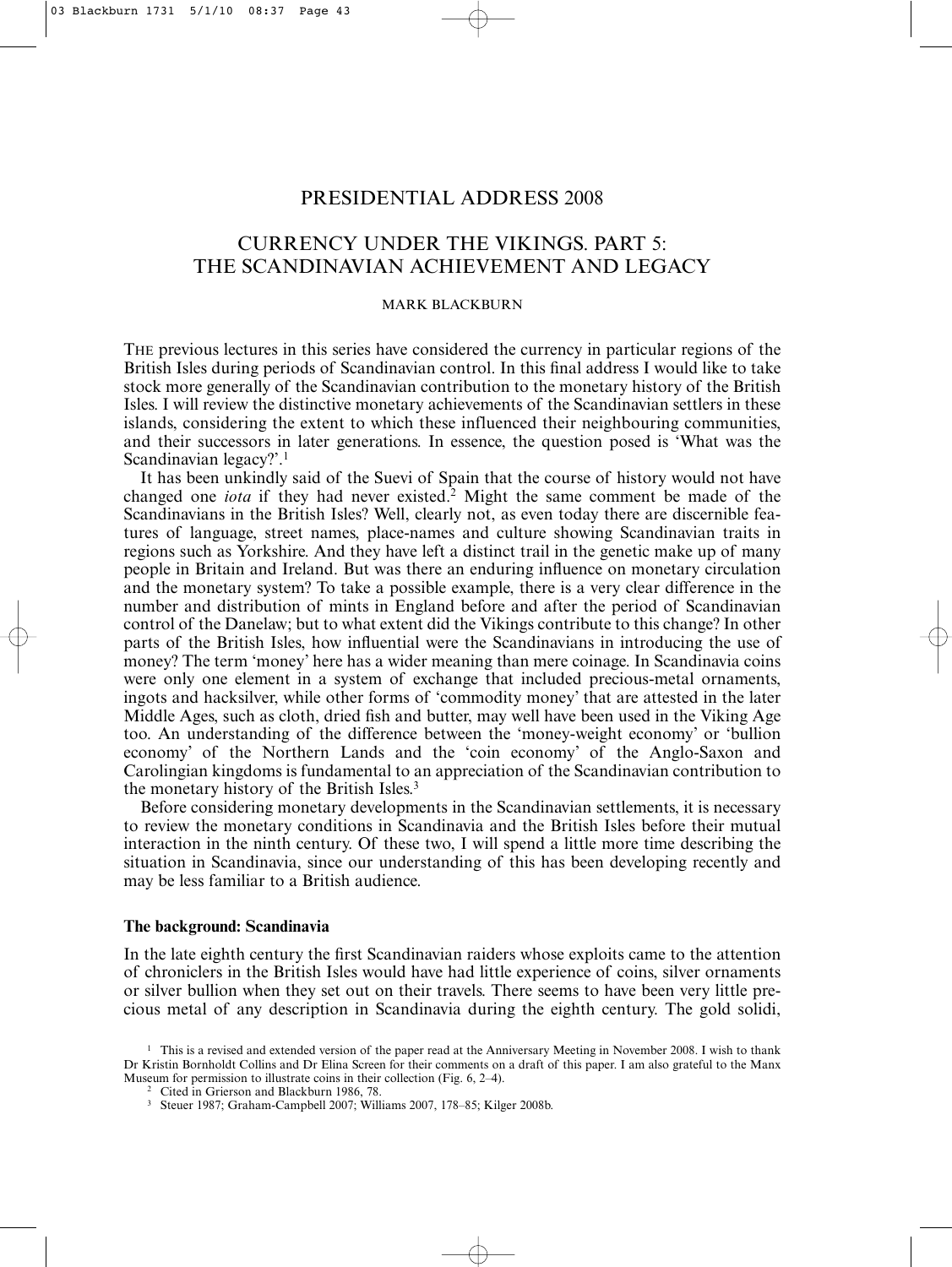bracteates and bullion that had been plentiful in the fifth and sixth centuries appear to have given way, at best, to thin gold-foil figures (*guldgubbar*) and the occasional gilding of copperalloy ornaments.4 The only coins of the immediate pre-Viking period discovered in Scandinavia are a handful of mid-seventh-century Merovingian gold tremisses found mainly in western Denmark and along the North Sea coast,<sup>5</sup> and eighth-century silver sceattas that are likewise very rare in Southern Scandinavia, except at Ribe where a thriving coinage was produced, evidently for use within the *wic* itself and for trade around the North Sea.6

The ninth century saw an enormous change in the use of silver in Scandinavia. Around 800, silver dirhams which had travelled across Russia began to arrive in Eastern Scandinavia (notably Gotland, Åland and the Mälaren region of Sweden), accompanied then or soon afterwards by ornamental silver, notably spirally-decorated rings that seem initially to have originated in Russia around Perm and Vyatka, to the west of the Urals; later they would be imitated in Scandinavia.<sup>7</sup> This build up of silver may have started slowly, but in the mid-ninth century it really gathered pace. By the third quarter of the ninth century silver was available in significant quantity in both Eastern and Western Scandinavia. The recent excavations and surveys at Kaupang – the only early Viking-Age town recognised in Norway – have shown how the use of silver developed there. Two phases of coin use have been distinguished at Kaupang: one *c.*800–*c.*850 in which Western silver pennies (Carolingian, Anglo-Saxon and Danish) were used, and one *c.*850–*c.*970 based on Islamic dirhams (Fig. 1).8 That the Western pennies were used in an emerging bullion or money-weight silver economy is shown by the early (pre-850) contexts in which they are found stratified with pieces of hacksilver (i.e. sections deliberately cut from ornaments or ingots) and small weights.<sup>9</sup> The use of hacksilver was previously thought of as essentially a tenth-century phenomenon, based on hoard evidence,<sup>10</sup>



Fig. 1. A model projecting rate of coin loss (*not* date of production) of coins at Kaupang (Source: Blackburn 2008b, p. 71, fig. 3.15b).

<sup>4</sup> Skre 2008b, 344–7; Watt 2004.

- <sup>6</sup> Metcalf 1996, 403–9; Feveile 2006a; Feveile 2006b; Feveile 2008.
- <sup>7</sup> Kilger 2008a; Hårdh 2007.
- <sup>8</sup> Blackburn 2008b.
- <sup>9</sup> Hårdh 2008, 114; Pedersen 2008, 130; Blackburn 2008b, 31.<br><sup>10</sup> Hårdh 1996, 84, 130
- Hårdh 1996, 84–130.

<sup>&</sup>lt;sup>5</sup> Eight tremisses have been found, one from Kaupang in Norway and seven from western parts of Viking-Age Denmark on the islands of Sylt and Föhr, at Dankirke, Gadegård, Jelling and Füsing, near Hedeby; Metcalf 1996, 400–1; Moesgaard and Pol 2003; Dobat 2005; Rispling, Blackburn and Jonsson 2007, 76; Blackburn 2008b, 59–60.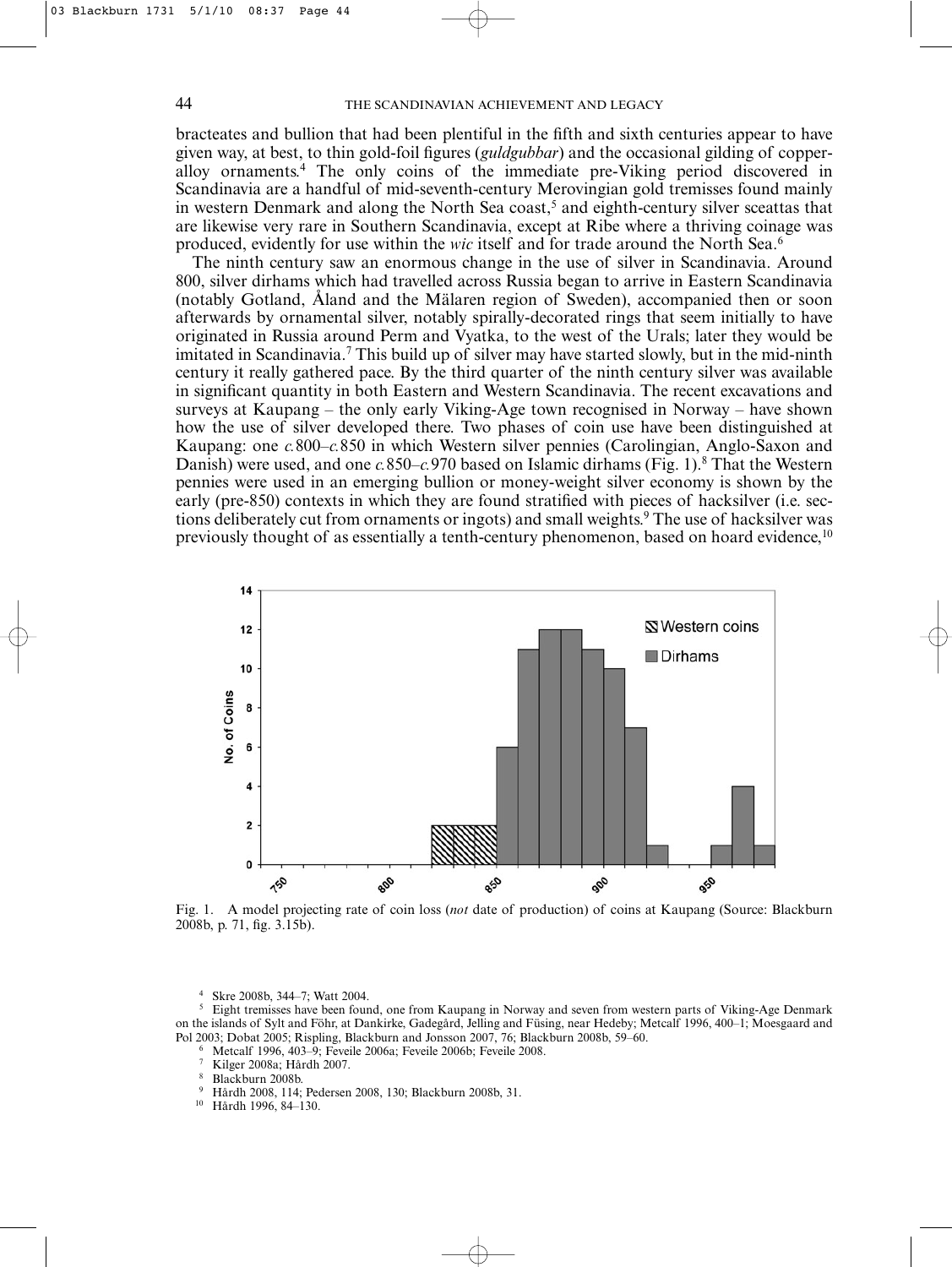but prolific single-finds from Kaupang and other sites, such as Uppåkra, now show that at some centres it was already used for exchange by the mid-ninth century.<sup>11</sup>

Many of the silver ornaments and ingots found in Scandinavia were not imported but made locally by melting down imported bullion and Islamic dirhams. The wastage rate of dirhams from the currency was remarkably high, $12$  and to judge from the pattern of surviving hoards it appeared as though the volume of coinage actually circulating in Scandinavia during the second half of the ninth century was relatively small in comparison with that of the tenth, when the hoards are more plentiful and generally larger.13 However, new site finds and isolated single-finds made by metal-detector users appear to tell another story. The evidence of isolated single-finds suggests that in Southern Scandinavia (Denmark and southern Sweden) the rate of loss of dirham fragments was as great or even greater during the later ninth century as during the first half of the tenth (Fig. 2), and so the volume of coinage in active use may have been broadly similar. <sup>14</sup> These are tentative conclusions based on a small but rapidly growing sample of data.<sup>15</sup> But if there is a conflict between the hoard and the single-find evidence why should we not rely on the larger body of securely-dated hoards? The reason is that fluctuation in the number of recorded hoards from different periods is more likely to reflect circumstances influencing the deposition of hoards or their non-recovery, than the availability of money (coins or bullion) generally. This argument is well demonstrated by the case of England in the eighth and ninth centuries, when the patterns of single-finds and of hoards are dramatically different, with single-finds being plentiful during the eighth and earlier ninth centuries, and hoards being much more numerous during the later ninth century.<sup>16</sup>

If in Scandinavia as a rule hoards of the ninth century are scarcer and generally smaller than those of the tenth century, the discovery at Spillings on Gotland in 1999 represents a



Fig. 2. A model projecting rate of loss of dirhams in Southern Scandinavia (based on 147 single-finds) (Source: Blackburn 2008b, p. 42, fig. 3.8b revised).

<sup>11</sup> Hårdh 2008, 114–18.

<sup>12</sup> For an estimate of wastage rates see Blackburn 2008b, 41–2.<br><sup>13</sup> Kilger 2008b.

Kilger 2008a.

<sup>14</sup> This is largely based on Danish single-finds. Comparable data for Gotland or the Mälaren region is not available because of the stricter laws in Sweden against metal-detecting there.

<sup>15</sup> Blackburn 2008b, 41–2, fig. 3.8b. The histogram illustrated here as Fig. 2 is a revised version of this figure, incorporating additional data kindly supplied by Gert Rispling, and will be published in the proceedings of a conference, 'Silver Economies, Monetisation and Society in Scandinavia, 800–1100', held in Aarhus in 2008.

<sup>16</sup> Blackburn 2003, 22–4.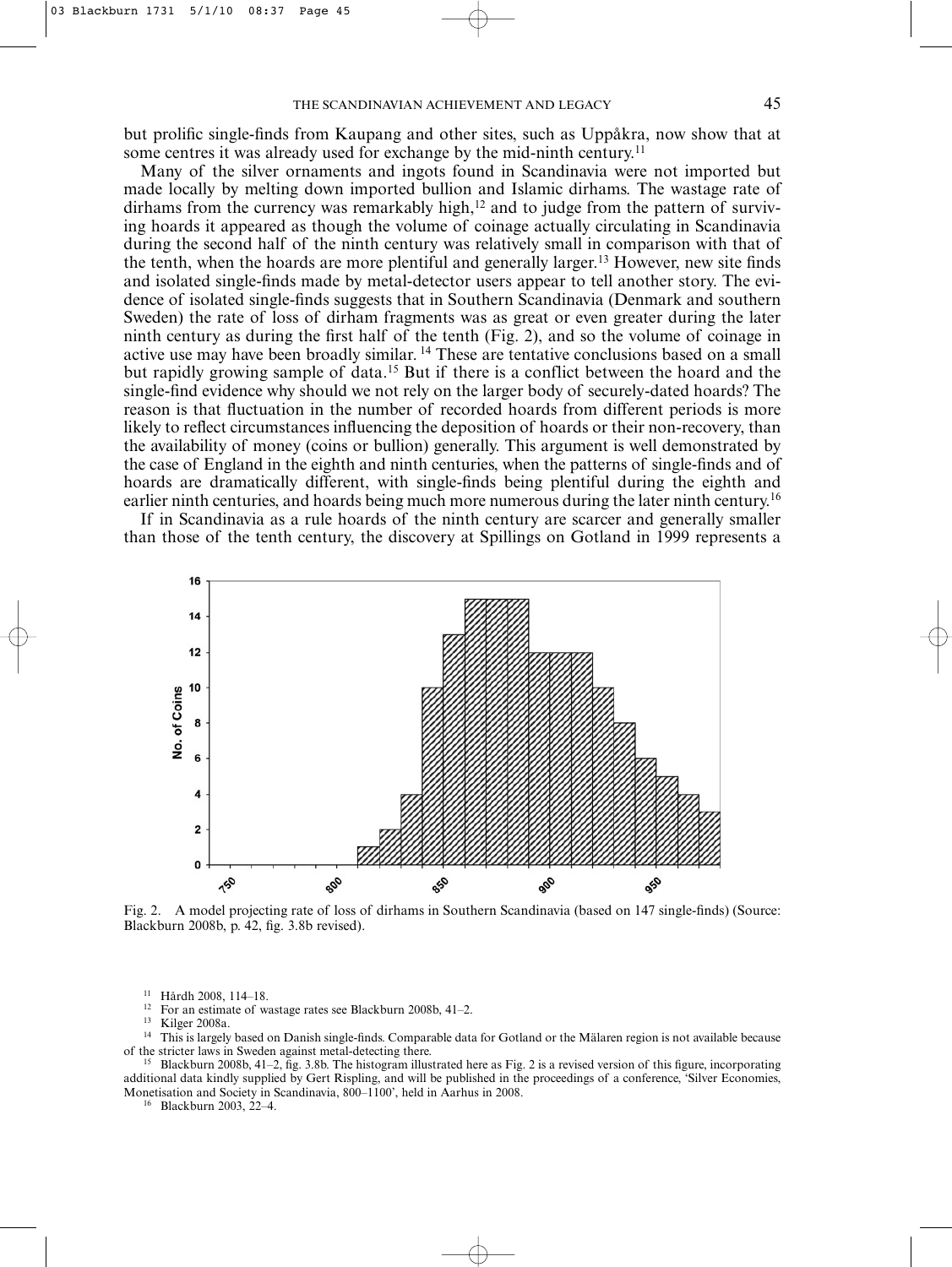notable exception. Three associated hoards with *termini post quem* of 867–74 together amount to the largest deposit of silver anywhere in the Viking world, with no less than 14,000 dirhams and many times their weight in spiral-rings and other silver ornaments.17 Clearly, it was possible to amass a vast quantity of silver in Eastern Scandinavia in the 870s.

Although the ninth century saw perhaps the most dramatic change in Viking-Age monetary practice – the establishment of a vibrant silver economy – further developments and changes occurred during the course of the tenth and eleventh centuries. West European pennies replaced Islamic dirhams as the staple coinage in the later tenth century, and, although in some regions the use of hacksilver continued well into the eleventh century, coins became more dominant in the hoards. There had been an initiative to establish a local regulated coin economy in Hedeby in the tenth century, as there had been in Ribe in the eighth, but away from Hedeby its coinage had little economic impact.18 At the end of the tenth century the new royal Scandinavian coinages may likewise have been intended to provide a regulated currency for their mint places, Sigtuna and probably Lund, but it is not clear that they succeeded.19 More widely Scandinavian coins merely supplemented the stock of circulating foreign coinage, until eventually they formed the basis of a managed national coin economy, achieved in Denmark and Norway in the third quarter of the eleventh century, while Sweden would have to wait another century or more.

Over the course of the Viking Age, therefore, silver was used in Scandinavia in a variety of different ways.<sup>20</sup> Whole ornaments might function as a store of wealth, a means to convey one's status and power to neighbours and rivals, or be given in satisfaction of social or cultural obligations in what has been termed a 'display' or 'status' economy.<sup>21</sup> However, many arm-rings, neck-rings and ingots were made to weight standards based on units of approximately 100 g, and it has been argued that they had a monetary function and could be used as a means of payment in certain transactions, acting as 'ring-money'.22 These rings, in turn, were frequently chopped up into hacksilver, for use in a money-weight or bullion economy, where they were valued according to their intrinsic silver worth, and mixed with whole or cut ingots and with imported coins that were also often fragmented. Without the guarantees accorded to coinage in a coin economy, imported coins should have passed at only their intrinsic value, but at times they may have commanded a premium for their convenience and reputation.23 It is probably for this reason that it was worthwhile producing anonymous imitations of Anglo-Saxon and other coins at Sigtuna and probably Lund in the late tenth and early eleventh centuries, although the imitative coins were not weight adjusted and they mainly circulated alongside imported German and English coins. When eventually the Danish and Norwegian kings implemented fully-fledged coin economies, in all but their more peripheral territories they effectively excluded imported coins from circulation, thereby obliging people to pass older and foreign coins through the mints. These various ways of using silver – in 'display', 'bullion' and 'coin' economies – were not mutually exclusive, and for much of the Viking Age all three co-existed in Scandinavia. It should come as no surprise then, if we find examples of all these practices in the Scandinavians' settlements in the British Isles.

<sup>21</sup> Williams 2007, 178–85; Kilger 2008b.

<sup>22</sup> Hårdh 1996, 145–6; Hårdh 2007. For many ring types the weight standards are rather approximate; Kruse 2007, 169–72. Kilger 2008b argues that the rings derive their value from the concept of the god Odin's eternal and stable gold ring.

This point is made most recently in Gullbekk 2008, 166–7.

<sup>&</sup>lt;sup>17</sup> Pettersson 2009.

Wiechmann 2007.

<sup>19</sup> Malmer 1997, 55–6, shows that coins of the local mint had a strong but by no means dominant presence among the finds from Sigtuna, albeit some of the earlier German and English coins may have been lost after Sigtuna ceased minting in the 1030s. Too few coins of the late tenth and early eleventh centuries are known from Lund to judge the composition of its currency.

<sup>20</sup> Hårdh 1996, 21–24, 131–64; Skre 2008b.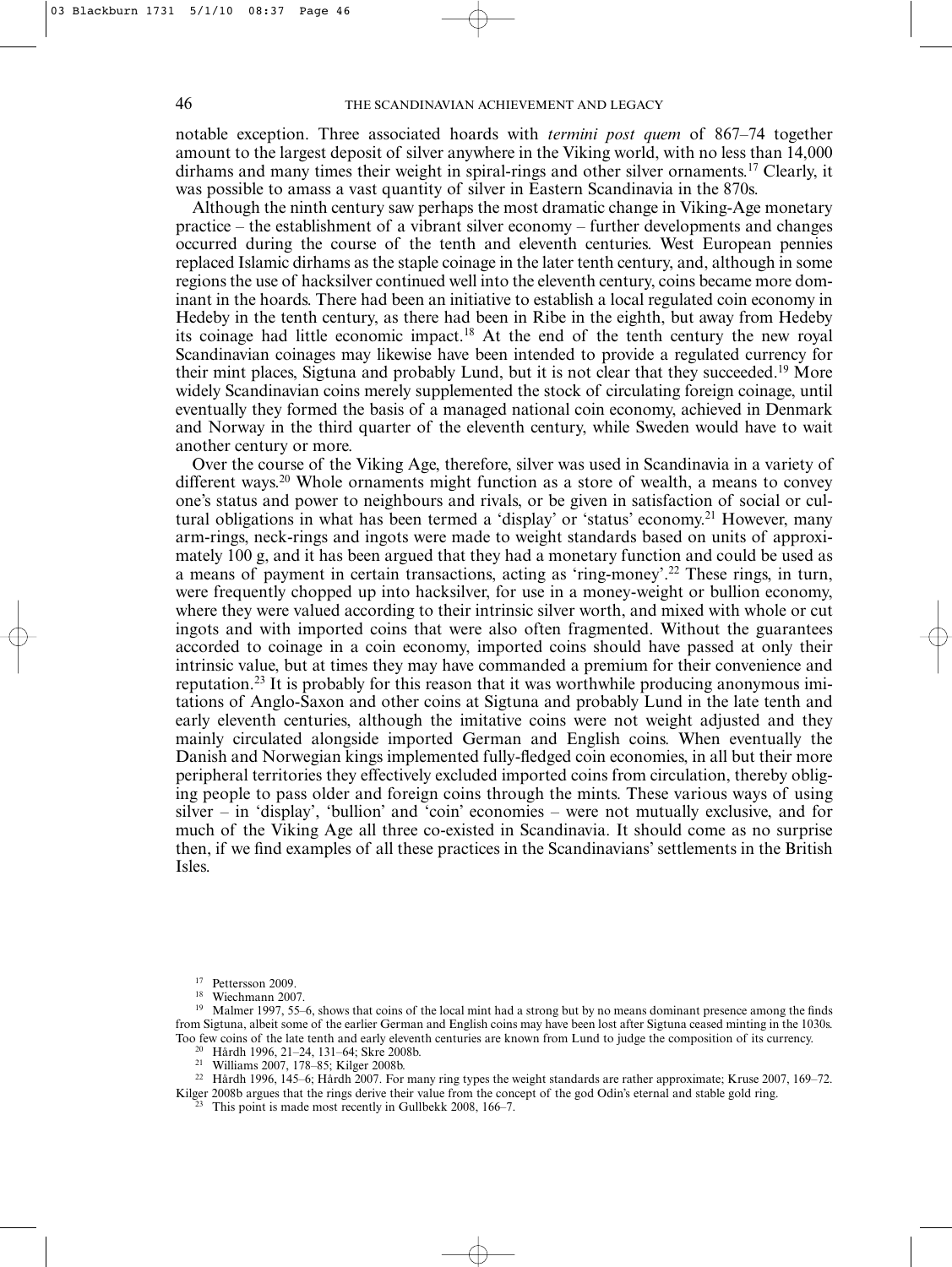## **The background: British Isles**

Monetary practice in the various regions of the British Isles was also very diverse at the beginning of the ninth century before the Scandinavians had settled. Southern England had a well-developed coin economy in which Anglo-Saxon silver pennies were used by tale, not by weight, and in which foreign (notably Carolingian) coins were excluded from circulation. Coins were struck at three main minting places (London, Canterbury and an East Anglian mint, probably Ipswich), and smaller mints were active intermittently (Rochester and a West Saxon mint, at Southampton or Winchester).<sup>24</sup> By the time of the arrival of the Scandinavian great army in 865, Wessex and Mercia had entered a monetary alliance based on a single common coin type, known as the Lunettes issue, while King Edmund (855–69) in East Anglia was producing a substantial uniform and successful coinage. Coins of all three kingdoms were struck to a similar weight standard and circulated freely across borders.<sup>25</sup> In Northumbria, there was also a managed coin economy but here it was based on the local small thick pennies, known today as 'stycas'. These had suffered dramatic debasement, so that by the midninth century they were virtually pure brass; yet they were produced in vast numbers and seem to have enjoyed very active circulation in Northumbria and parts of Cumbria and Strathclyde that were subject to Northumbrian control. The supply of silver for monetary purposes in England had been very substantial earlier in the eighth century, and after a dip it had recovered under King Offa (767–96) and remained quite plentiful in the first decades of the ninth century.26 A degree of debasement, not only in Northumbria but also in southern England and in the West Frankish kingdom from  $c.840$ ,<sup>27</sup> together with a reduction in the number of single-finds, may be pointers to a more general contraction in the silver supply in Western Europe in the mid-ninth century.<sup>28</sup> These fluctuations in silver supply are a topic I shall return to later, but despite what must have been challenging times economically, the Anglo-Saxon system of a well-managed coin economy was maintained throughout the period.

Elsewhere in the British Isles the picture is very different. Before the arrival of the Vikings there was no local coin production, and little experience of coinage. In Ireland, a few finds suggest that Anglo-Saxon coins were present in small numbers in some sections of society, particularly in the late eighth/early ninth century, but this would not have amounted to general monetary circulation.<sup>29</sup> Precious metals seem to have been in short supply generally in eighth-century Ireland and Scotland, for ornamental metalwork, even of the finest craftsmanship, used silver sparingly and often in a debased form.<sup>30</sup> Gold is also very rare in the eighth century, except as applied filigree decoration or gilding on silver or copper alloy. A marked increase in the use of silver for ornaments among the Irish coincides with the establishment of Viking settlements in the mid-ninth century.31

In Wales, a solitary coin of Queen Cynethryth, Offa's consort, found at Llanbedrgoch, Anglesey, hints at some knowledge of coinage in that small community before the Viking Age. With this possible minor exception, the other areas to which the Scandinavians came – elsewhere in Wales, the Isle of Man and the Western and Northern Isles of Scotland – show little sign of coin use before their arrival.<sup>32</sup> There was a sharp contrast, then, between England, with its highly developed coin economy, and the western and northern regions of the British Isles, where coinage was barely known, precious metal was in short supply and

- <sup>28</sup> For the reduction in English single-finds see Blackburn 2003, and for Frankish ones see Coupland forthcoming.<br><sup>29</sup> These finds were discussed in third paper in this series: Plaskburn 2007<sub>0</sub> 123
- <sup>29</sup> These finds were discussed in third paper in this series: Blackburn 2007a, 123.<br><sup>30</sup> Pugn 1080, 125
- $\frac{30}{31}$  Ryan 1989, 125.
- <sup>31</sup> Ó Florinn 1989,72.

<sup>32</sup> Blackburn 2007a, 122–6. The date and circumstance of loss of the imitative Carolingian gold solidus from Maughold, Isle of Man is unclear, but if pre-Viking it is likely to have had an ornamental or prestige function. Several finds from the Moray Firth in eastern Scotland may be Pictish losses: Blackburn 2007a, 125.

<sup>&</sup>lt;sup>24</sup> For a survey of the Anglo-Saxon coinages of the later eighth and ninth centuries see Grierson and Blackburn 1986, ch. 10.<br><sup>25</sup> Motoolf 1008, 181, 2

<sup>&</sup>lt;sup>25</sup> Metcalf 1998, 181–3.<br><sup>26</sup> Meteolf 2000

 $^{26}$  Metcalf 2009.

<sup>&</sup>lt;sup>27</sup> Metcalf and Northover 1985; Metcalf and Northover 1989.<br><sup>28</sup> For the reduction in English single-finds see Blackburn 2002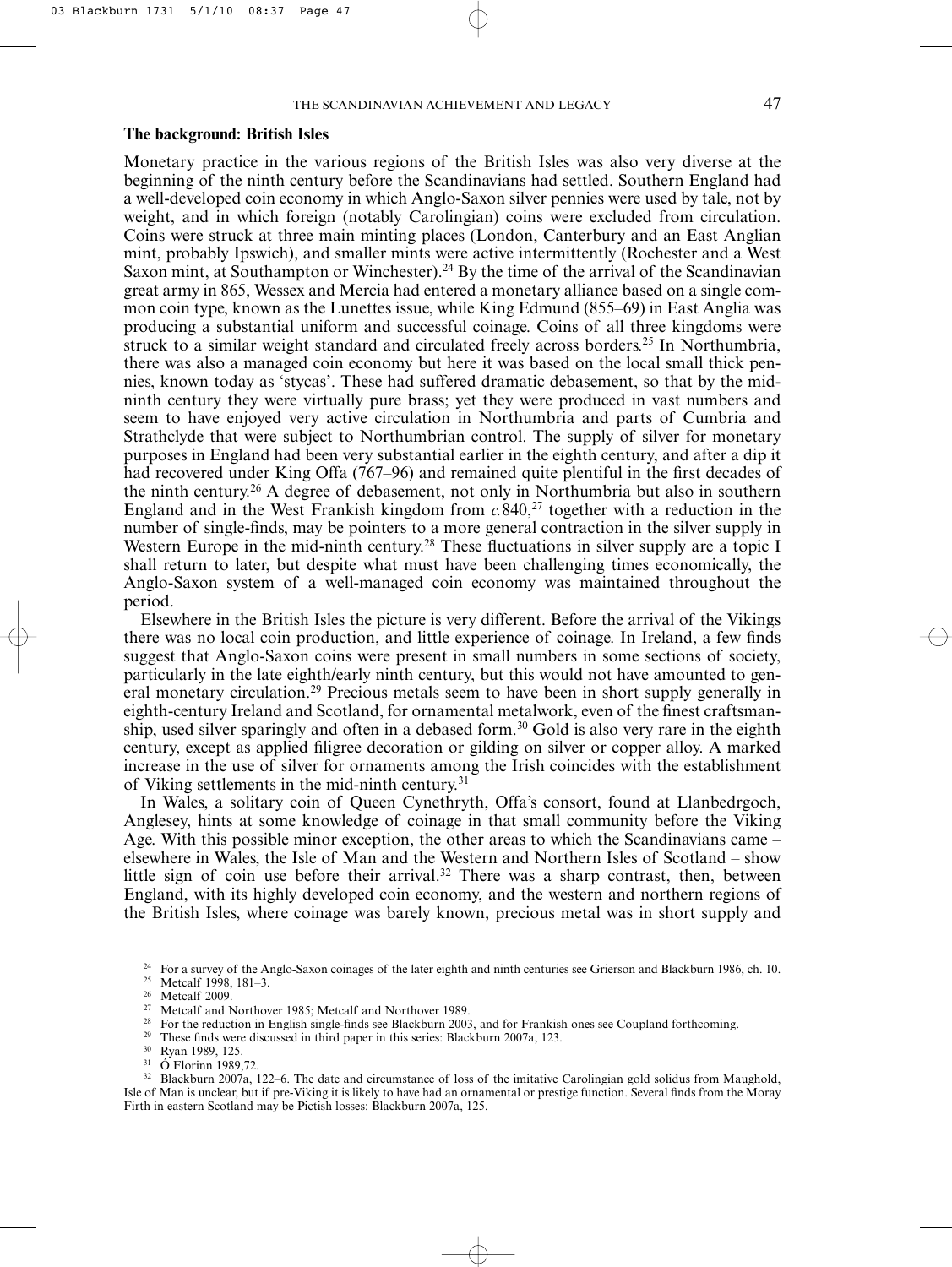social obligations, fines and exchanges were probably measured and satisfied in commodities such as cattle, grain and silver, as indicated in Ireland by the Irish law texts compiled in the late seventh/early eighth centuries.<sup>33</sup>

### **The Scandinavian achievement: England**

In popular culture the Vikings are principally thought of as tough, uncouth warriors who brought destruction to people and property, and hauled off ships full of slaves and booty. Some of this is plainly valid, for even discounting to a degree the graphic accounts in the chronicles and sagas, the historian can see evidence of this from the discontinuity of the church in the Danelaw and the pitiful survival of any of its pre-tenth century documents. Yet if one looks for their achievements, positive and constructive, the monetary evidence is revealing for understanding the policy and effectiveness of the Scandinavian states, and how Scandinavian settlers adapted to their new economic and social circumstances.

### *A bullion economy in the Danelaw*

Prior to 865, the Vikings' periodic raids on England left little trace in the numismatic evidence; the loss of the Middle Temple (London) hoard may be connected with the raid of 842, but this appears to have been the property of an Anglo-Saxon resident, so tells us nothing of the Scandinavians' use of money. However, once the great army started over-wintering in England from 865, and had subdued Northumbria and East Anglia, evidence of their distinctive monetary practice emerges even before their settlement of the Danelaw commenced. The Croydon hoard, which was probably deposited during the Viking campaign in the London area of 871–2, is the earliest dated find to indicate that the Scandinavians in England used mixed silver by weight in their exchanges, i.e. practised a bullion economy. This hoard included 175 Anglo-Saxon coins, together with a group of seven Carolingian silver deniers, three Islamic dirhams, three ingots and five pieces of hacksilver. It has been interpreted as the property of a member of the great army who had acquired the Anglo-Saxon coins as loot or tribute, to which he added his own purse of foreign coins and silver bullion possibly brought from the Continent.34

Later in 872, the army returned to Northumbria before pulling back to overwinter at Torksey, Lincolnshire. The site of their wintercamp of 872–3 has been found by metal-detector users, spanning several fields near the River Trent. The finds they have made over the last twenty-five years are simply astonishing (Fig. 3). Although we have recorded more than a thousand metal items, this is only a small portion of the material that has been found.<sup>35</sup> They include approximately twenty Anglo-Saxon silver coins mostly of the 860s and early 870s, around ninety Northumbrian stycas and at least eighty pieces of Islamic dirhams, the latest of which is dated 866/7. There are many pieces of hacksilver (mostly cut ingots, but including some spiral ring and broad-band arm-ring fragments); some hack-gold; dozens of small Viking bullion weights (many of them of the decorated polyhedral type in copper-alloy found extensively on Scandinavian and East European sites, while others are in lead often inset with pieces of broken metalwork or glass); hundreds of lead gaming pieces; and a great deal of copper-alloy ornamental metalwork, mostly of Anglo-Saxon origin, but including some Scandinavian and Carolingian pieces.

Some of this ornamental metalwork appears to have been deliberately broken, possibly to provide material for craft production, for which there is other evidence in the finds of molten globules of copper-alloy, silver and gold, and of some interesting lead trial pieces. One of these (Fig. 4, 1) had been used for testing a punch (a triangle containing three pellets) of a

<sup>&</sup>lt;sup>33</sup> Gerrietts 1985.

<sup>34</sup> Brookes and Graham-Campbell 2000; Graham-Campbell 2004.

<sup>&</sup>lt;sup>35</sup> See Blackburn 2002 for a preliminary report. Many more finds have been recorded subsequently by Rachael Atherton of the Portable Antiquities Scheme and myself, and the Fitzwilliam Museum has acquired some 250 items.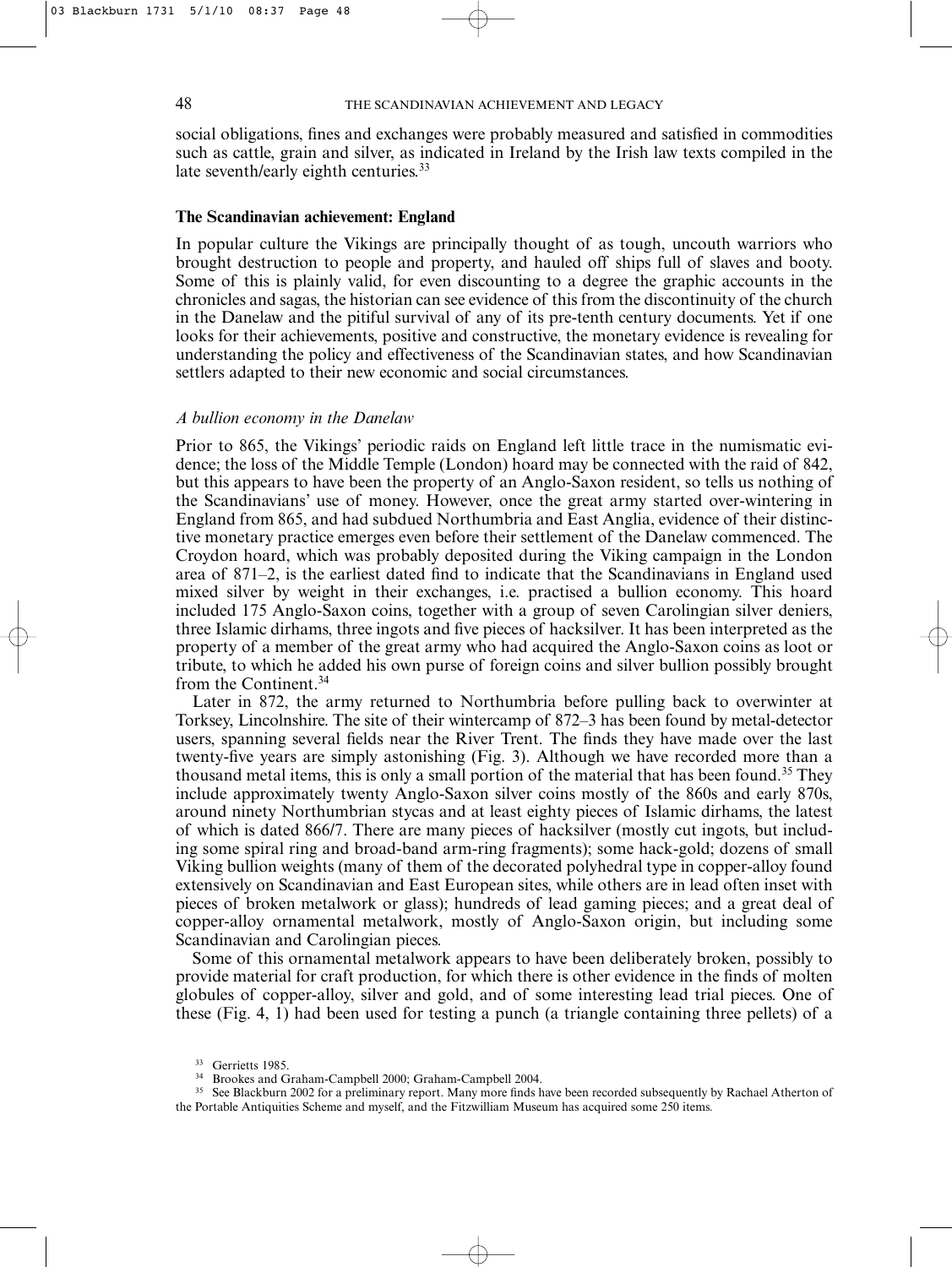

Fig. 3. Selected finds from the site of the wintercamp at Torksey (image courtesy the Fitzwilliam Museum).

type commonly found as decoration on arm-rings and other Scandinavian silver ornaments. Other lead 'trial pieces' bear the impression of coin dies: one for pennies of the Lunettes type, although somewhat indistinct, seems to have blundered inscriptions (Fig. 4, 2), while another is for imitative Louis the Pious gold solidi (Fig. 4, 3).<sup>36</sup> It looks likely that there was metalworking in silver and perhaps gold on the site, and if so, might some imitative coins have been produced there too? Further fieldwork and analysis of the finds will be required before we can assert this as more than a possibility, but it would pose interesting questions about the purpose of such coins. We are well used to the concept of Viking coinages often being imitative in character, but these coins are thought to come from stable mints in settled communities, not from itinerant armies prior to a settlement phase. If imitative gold solidi or silver pennies were being struck by Scandinavians at Torksey, were they to be used among themselves, to pay members of the army, for example, or were they to buy provisions locally or to trade with Anglo-Saxon merchants, and why would silver bullion or other commodities not have sufficed for these purposes?

Many of the Torksey finds have close parallels with ones from Scandinavian sites such as Kaupang, Uppåkra, Birka and Hedeby, and they are quite unlike the finds one would expect from an Anglo-Saxon site.37 It would seem that between battles, members of the great army and its entourage of supporters, including no doubt women and children, were engaged in some form of trade, craft production and endless hours of playing board games! After Torksey the army moved on to Repton in 873–4, and there the fortification of their wintercamp has been identified and excavated by Martin Biddle and Birthe Kjølbye-Biddle.38 It comprised a D-shaped earthwork, abutting the River Trent, and on the landward side incorporating the walls of the eighth-century church. They also excavated a number of associated graves, including a spectacular mausoleum containing a central burial surrounded by the

<sup>36</sup> The solidus trial piece is discussed in Blackburn 2002, 93–4; Blackburn 2007c, 70–2.

<sup>&</sup>lt;sup>37</sup> Another English site with finds of a similar nature to those from Torksey was reported to the authorities in Yorkshire in 2004, but many details, including its location, have been kept confidential. It was the subject of a survey and trial excavations by the York Archaeological Trust, which revealed mainly prehistoric features. The metal-detector finds, many of which have recently been auctioned on the internet, appear to be of a similar date and nature to those from Torksey. One group of hacksilver and coins, including *Lunettes* pennies of Burgred (852–74) and a penny of the succeeding *Cross-and-Lozenge* issue, have been treated as a hoard and will be acquired by the British Museum, which has also purchased a selection of weights from the site (information from Dr Gareth Williams).

Biddle and Kjølbye-Biddle 2001.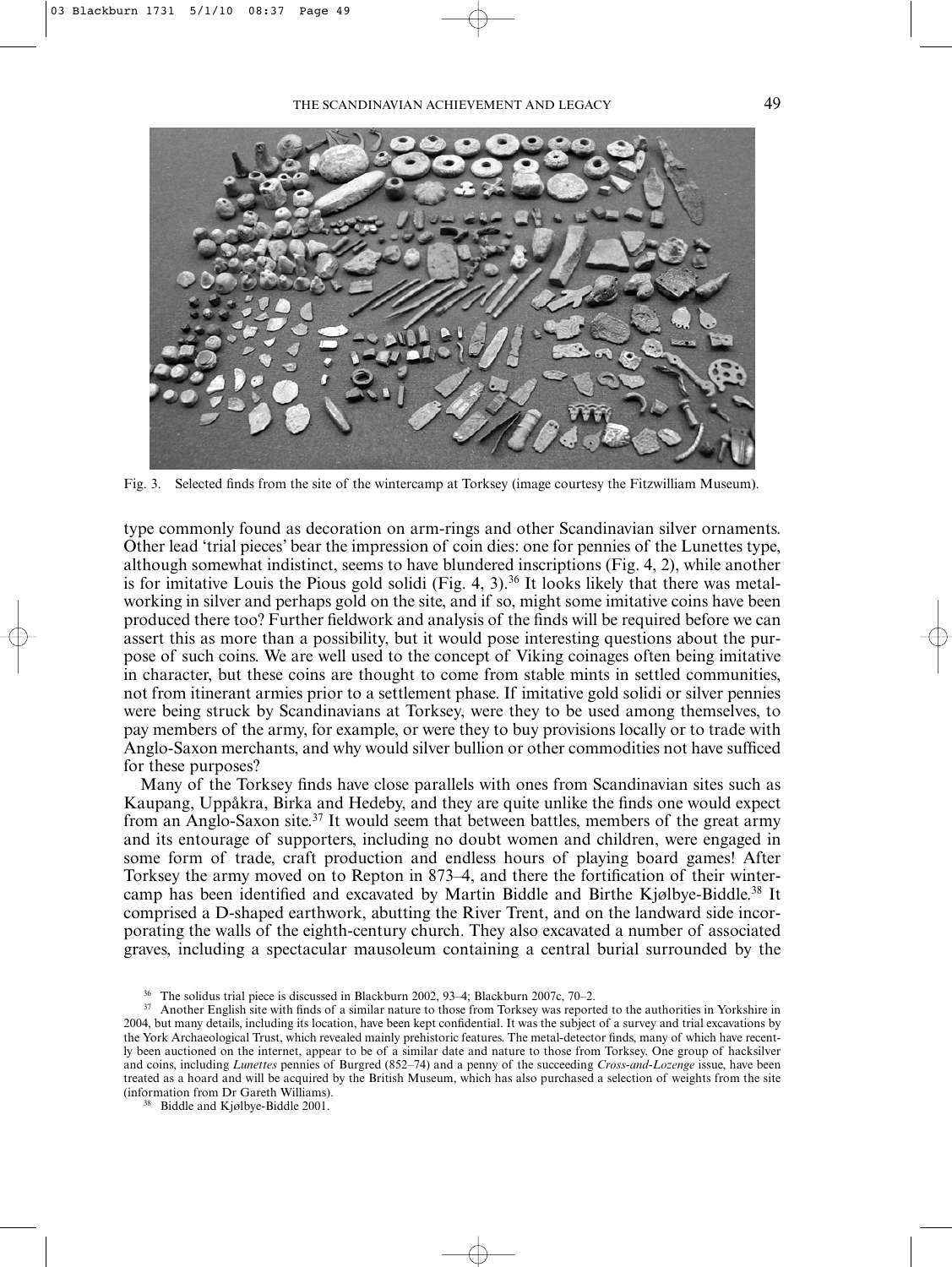

Fig. 4. Three lead 'trial pieces' found at Torksey: 1. with triangular punch marks; 2. with dies for imitations? of a Burgred Lunettes penny; 3. with dies for imitations of a Louis the Pious gold solidus (images courtesy Fitzwilliam Museum  $(1-2)$  and Scunthorpe Museum  $(3)$ ).

remains of two hundred men and fifty women, who may well have been at Torksey the previous year. They found none of the rich cultural material recovered at Torksey, but the excavations focused on the church and the fortified enclosure, and the cultural material may well lie outside this area. A fortification has not yet been identified at Torksey, but it would have occupied only a small part of the total area over which finds have been metal-detected. It would seem that members of the army and their followers at Torksey were in a camp that sprawled over a considerable area and that any fortification would have been used for the leaders and core functions of the army.

The great army's experience of a mixed bullion economy can only have come from Scandinavia or northern Frisia, for it could not have been picked up from the Franks, who also had a coin economy, while the many dirham fragments and some of the hacksilver testify to continuing and recent contact with their Scandinavian homelands. Between 876 and 880 the army progressively dispersed and settled in the areas of Eastern England that became known as the Danelaw, and the economy there looks quite complex. On the one hand there is evidence that a bullion economy continued to play some role.<sup>39</sup> Single-finds of Islamic dirhams, Carolingian deniers and of pieces of hacksilver and hack-gold have been found widely dispersed across much of the Danelaw, and similar material was present in hoards from Stamford (Lincs.), Ashdon (Essex), Goldsborough (Yorks.), Thurcaston (Leics.), Bossal (Yorks.) and the 'Vale of York' (Yorks.), with deposit dates in the range *c.*890–*c.*930.40 Although it is difficult to judge how extensively the bullion economy was practised, it seems to have persisted to some degree in the Danelaw until the later 920s, while over in North West England it continued somewhat later.

One feature of the Viking-Age bullion economy, the practice of 'pecking' coins – stabbing or slicing them with a knife to test the purity of the silver – seems to have originated in the Danelaw. The first recorded peck marks on coins are on ones struck in the Southern Danelaw found in the Stamford and Ashdon hoards (deposited *c.*890 and *c.*895).41 However, the prac-

<sup>39</sup> Graham-Campbell 2001; Blackburn 2001, 134–5; Williams 2007, 181–5.

<sup>40</sup> Blackburn and Pagan 1986, and additions on the on-line version: *www.fitzmuseum.cam.ac.uk/dept/coins/projects/hoards*.

<sup>41</sup> Blackburn 2001, 135; Archibald 2007, 52.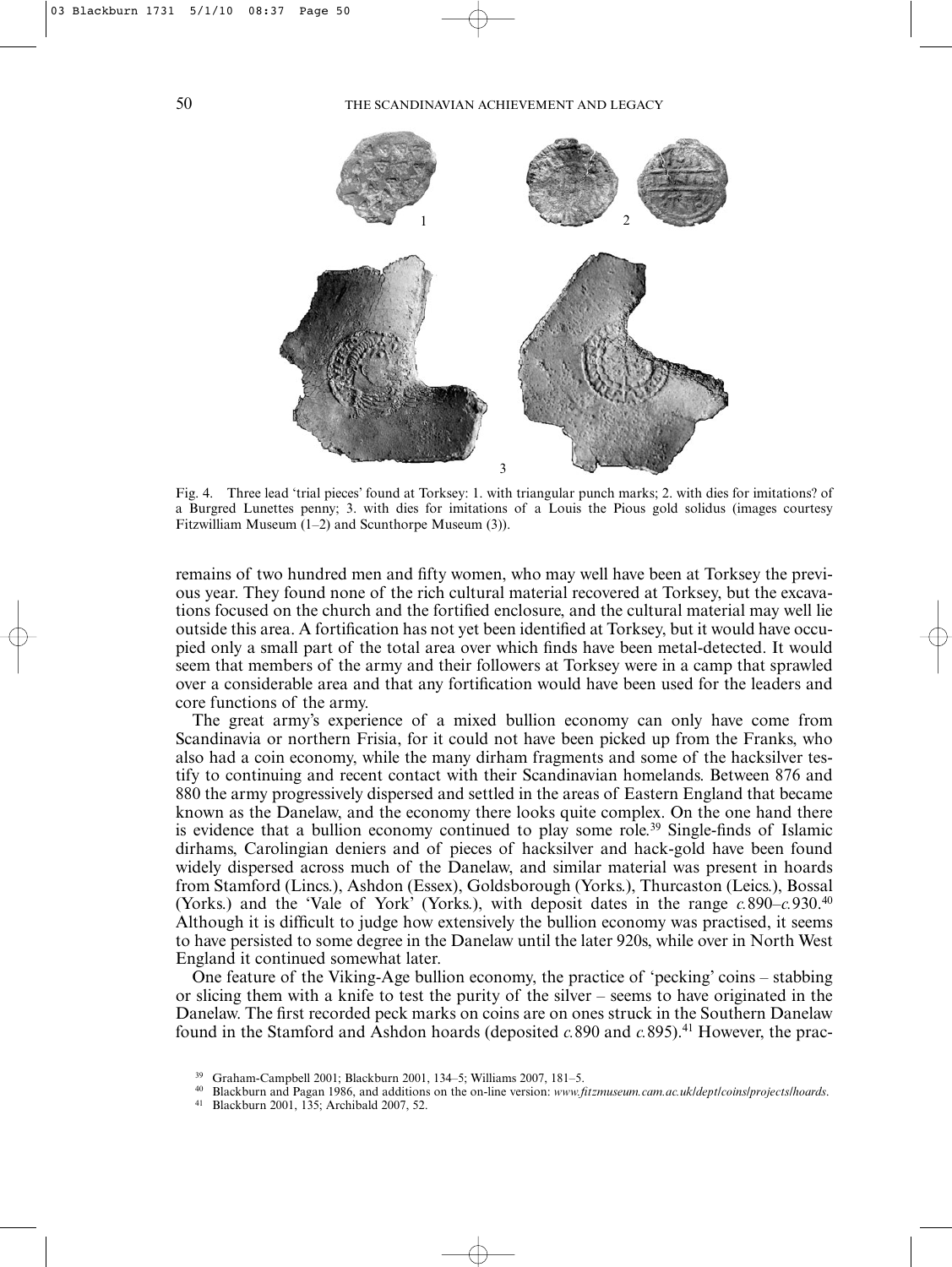tice may have been used initially to test hacksilver rather than coins, since one cut ingot and a piece of broadband arm-ring in the Croydon hoard (dep. *c.*872) have ten and twelve pecks respectively, and four pieces of hacksilver from the Westerklief II (Noord-Holland) hoard (dep. *c.*880) have test marks akin to pecks.42 These could have been applied in Denmark, where the hacksilver in both hoards appears to have originated, but peck marks are not otherwise recorded in Danish hoards, at least on coins, until the Ramløse hoard (dep. 930s), Grisebjerggård hoard (dep. 940s) and Terslev hoard (dep. 940s), suggesting the practice may have developed in Britain or Frisia and later spread to the rest of the Scandinavian world, becoming an indicative feature of the Viking bullion economy. It is last found in the Danelaw on a Sword St Peter coin of the 920s. Marion Archibald has suggested that 'systematic pecking was not practised in Viking-held areas where the invaders were issuing their own coins', and that the pecked coins in the Stamford and Ashdon hoards may have been tested in an area of the Danelaw or at a time that no coins were being struck.43 Yet the combined evidence of finds of foreign coins and hacksilver, as well as pecked coins and metalwork, suggest that a bullion economy spread over the whole region and was practiced alongside a coin economy, albeit that its retreat in the earlier tenth century may have progressed at different rates in different regions.

### *A coin economy in the Danelaw*

Although the initial effects of the conquest of East Anglia and Northumbria by the Vikings in the 860s were destructive of the monetary systems there, they did move to redress this and, in parallel with their use of a mixed bullion economy, the Scandinavian settlers in the Danelaw also embraced the pre-existing coin economy of the Anglo-Saxons. The classic features of this are a substantial, well-produced local coinage of known standard of weight and fineness, and which circulated to the exclusion of 'foreign' coins. The extent to which this last condition was met in the Danelaw is debatable, for as we have seen a mixed economy subsisted among some elements of the community, and some transactions could be conducted using silver by weight in what has been termed a 'dual economy'. However, if in the towns the use of local money was enforced through the regulation of witnessed transactions, this would have been a means of encouraging a coin economy. Single-finds from York and certain hoards or elements in hoards, including the Ashdon, 'Baldwin', Manningtree and 'Vale of York' hoards, suggest that a regulated currency was achieved in some quarters.<sup>44</sup> Nonetheless, just how a bullion and a coin economy could co-exist in the Danelaw will only emerge as we gather more information and a better understanding of monetary practice there.

In East Anglia minting was severely disrupted, presumably on the death of King Edmund and the Viking 'conquest' of the kingdom in 869. Despite this it is apparent that there was some degree of continuity in minting following Edmund's death. We saw in the first lecture of this series how coins related to Edmund's but struck in the names of two apparent successors, a King Æthelred and a King Oswald, lead into a small series of coins imitating the Carolingian Temple type, which include some coins of the Viking leader Guthrum (880–90), using his baptismal name Æthelstan.<sup>45</sup> The momentum to continue coining after Edmund's death may well have come from the Anglo-Saxon moneyers; nonetheless the coinage soon exhibited signs of being under Scandinavian control even before the great army had broken up and settled in the Danelaw. It is also telling that the prototype for the Temple coins was not the very common *Christiana religio* coins of Louis the Pious (814–40) and Charles the

<sup>42</sup> Brooks and Graham-Campbell 2000, 92 (in appendix by Graham-Campbell); Graham-Campbell 2004, 40. He refers to the dirham fragments in the Croydon hoard being edge-cut 'as practised by the Scandinavians but not the Anglo-Saxons'. This practice, termed 'nicking' by Scandinavian numismatists, is found on Islamic dirhams and is now thought to have been applied in Russia before the coins reached Scandinavia; it declined after 850 and is rarely found on coins dated after *c.*870 (Rispling 2004, 3–4). For test marks on hacksilver in the Westerklief II hoard, see Besterman, Rispling and Coupland 2006–7, 16–17, 61.

Archibald 2007, 52.

<sup>44</sup> Blackburn 2004, 344–6; Blackburn and Pagan 2002, 8–10; Williams 2008a.

<sup>45</sup> Blackburn 2005, 22–30.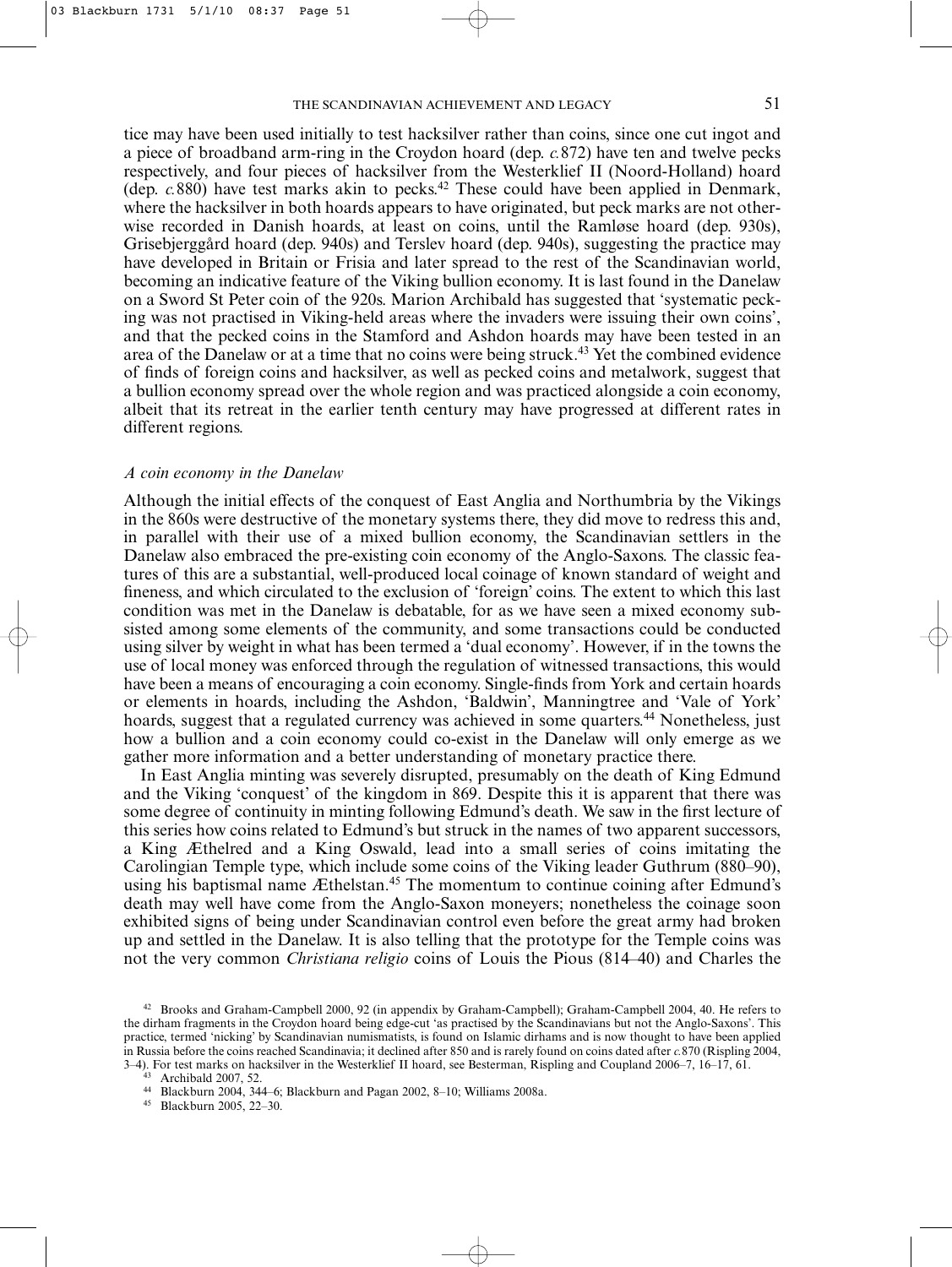Bald (840–77) from French mints, but the rare Italian issue of Louis II (855–75) or Charles the Bald as emperor  $(875-7)$  which formed the latest element in the Westerklief II hoard.<sup>46</sup> These would not have been encountered in the West Frankish kingdom, so does it mean that the Scandinavians who held East Anglia after Edmund's death had come from bases in Frisia where Italian coins are quite often found?

Perhaps clearer evidence of the Scandinavians' determination to adopt the Anglo-Saxon coin economy can be seen in the early to mid 880s, when Guthrum instituted a new coinage in the Southern Danelaw copying the design of the contemporary Two-Line coinage of Alfred (871–99) in Wessex and Mercia. Some of the coins name Guthrum, again using his baptismal name, but many simply copy the inscriptions from the prototypes naming Alfred and his moneyers. This is not because Alfred exercised authority over the Danes, or the coins were fraudulent, but merely because the Danes wished to emulate the successful neighbouring coinage, so benefiting from its reputation as a sound currency. At the end of the tenth century the Scandinavian mints at Sigtuna, Lund and Dublin likewise copied the designs and legends of Æthelred II's coinage. One feature of Alfred's coinage that the Danes did not adopt was the new higher weight standard (*c.*1.6 g) for the penny instituted in Wessex and Mercia *c*.880. Instead they retained the *c.*1.35 g standard used by Edmund and his predecessors, and this remained the weight standard for most Anglo-Scandinavian coinages in the Danelaw. Although the Anglo-Scandinavian coins looked very similar to Anglo-Saxon ones in the 880s and earlier 890s, the finds show that they did not circulate in each other's territory, and that is perhaps more likely to be because their weights were incompatible, rather than because the 'foreign' coins were successfully weeded out and returned. Even today, numismatists have difficulty distinguishing between the coinages. Nonetheless, whether by design or economic force, the Scandinavian coinages formed an effective circulating medium within the Danelaw.

This phase of 'imitative coinages' was superseded in the mid 990s with the adoption of new designs that deliberately distinguished the Scandinavian issues from the contemporary Anglo-Saxon ones. This was a deliberate move to forge a national identity, and it is an indication of the confidence now felt by the Scandinavian kingdoms in both political and economic terms. In the Southern Danelaw in *c.*895 the Two-Line type was replaced by a new coinage with an inscription venerating St Edmund. This was a bold move, for it became the sole coin type struck on a large scale in East Anglia and probably the East Midlands for two decades or more. The use of a Christian inscription is notable, but not wholly surprising in view of Guthrum's use of his baptismal name and of the Christian imagery on the contemporary York coinage (discussed below). But the decision to venerate King Edmund, whom the Vikings had killed a generation earlier, demonstrates a rapid and early rise in the cult of St Edmund, and, significantly for this paper, that the wishes of the indigenous Anglian population had a strong influence on the Scandinavian ruling elite. Not only was the inscription carefully drafted (S(AN)C(T)E EADMVNDE REX, 'O St Edmund the king!' in the vocative), but the design closely follows that of Edmund's own coins that would have fallen out of use at least ten years earlier, and it would thus have been copied from specimens that had been carefully retained in memory of Edmund.

In the Scandinavian kingdom of York there was no continuity of minting as in East Anglia. The Northumbrian coinage, consisting of dumpy base-metal coins known as 'stycas', had come to an end with the Viking conquest of York in 866, if not earlier. By the time the Vikings started coin production in the mid 890s, there had been no minting in Northumbria for some 30 years, and the Scandinavians were effectively starting from scratch. However, the Scandinavian kings of York had probably produced a coinage in the east Midlands, in the area later to be known as the Five Boroughs, for the only coin known of King Guthfrith (*c*.883–95) is of a style associated with that region, and other anonymous Two-Line coins may well have been struck under his authority.47 Establishing a new coinage at York in *c.*895, the

<sup>46</sup> Besterman, Rispling and Coupland 2006–7, 55, 59–60.

<sup>47</sup> Blackburn 1989, 18–20.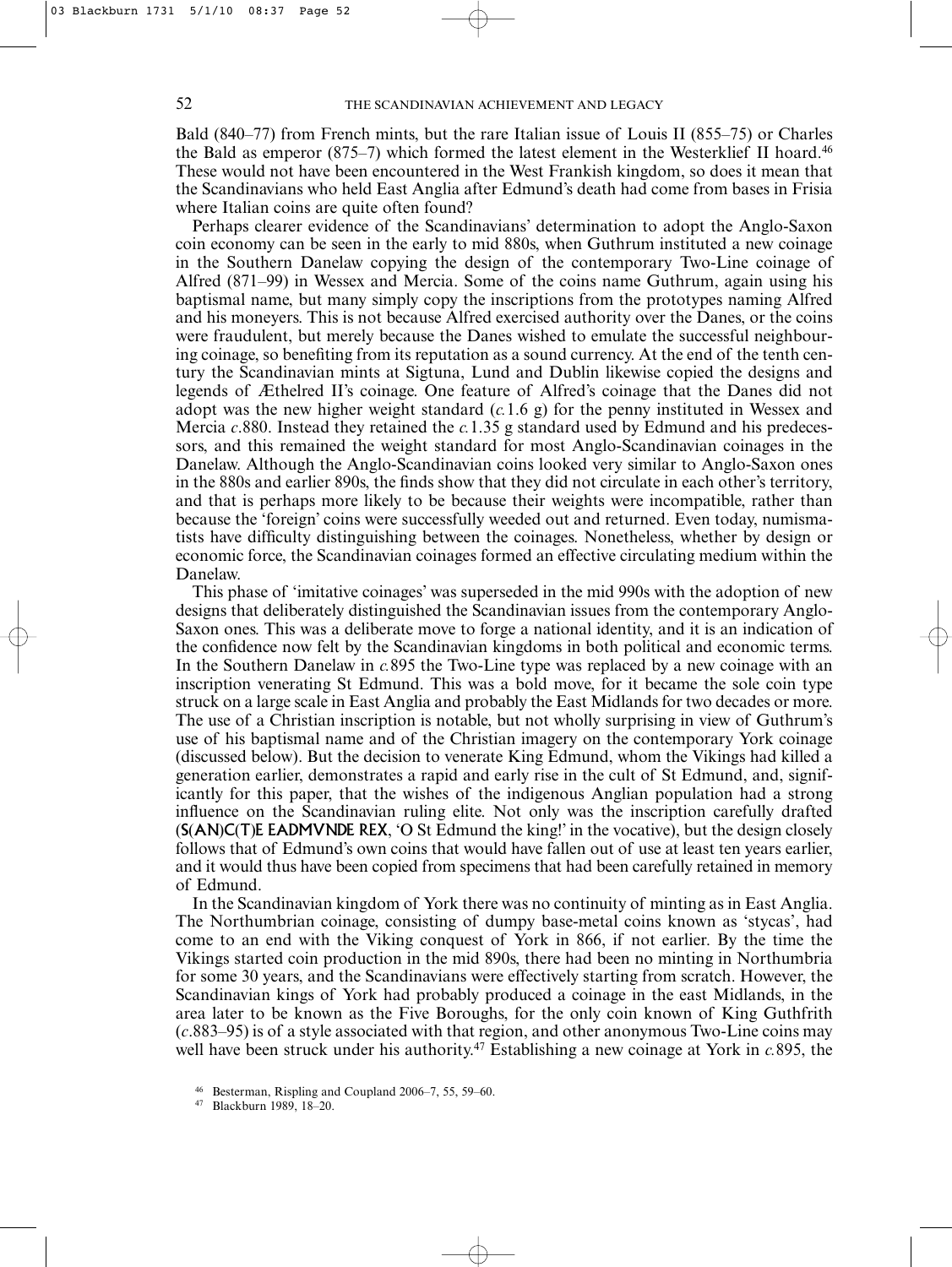Scandinavian kings adopted the same weight standard as that used in the Southern Danelaw, so that both monetary systems would be compatible, but their choice of design and legends was quite different and innovative, so asserting an independent identity. I have discussed elsewhere the powerful Christian iconography of this coinage and its liturgical inscriptions, employing more than forty different combinations of types with a novel variety of cross motifs, mostly derived not from other coins but drawing on a wider stock of Christian motifs (Fig. 5).48 The clergy in York, and perhaps the archbishop himself, may well have advised Kings Sigeferth and Cnut on the designs for the coinage, but the political decision to adopt such powerful symbolism surely rested with the kings. The succeeding phase of coinage from *c.*905 to *c.*919 invoked the name of St Peter, the patron saint of York Minster, no doubt influenced by the contemporary St Edmund coinage. The overt and dominant use of Christian iconography and inscriptions was a distinctive and novel feature of these Viking coinages, apparently motivated by a desire to promote a political message about the conversion of both these kingdoms and their status among other states of western Europe.49 Such intensive use of Christian imagery had not been seen on English coins since the earlier eighth century, and its employment here should be regarded as a notable development of the Vikings, even if it was not subsequently sustained.



Fig. 5. Various cross designs used on the royal coinage of York, *c.*895–905 (enlarged images, source: Fitzwilliam Museum, and Lyon and Stewart 1961).

The Scandinavians did not come with knowledge of minting techniques, and so it is not surprising that there are few moneyers with names of Scandinavian origin from the later ninth or early tenth century, but there are Old English ones and remarkably quite a few of Frankish origin.50 As early as the 880s the Danes had brought men with minting skills over from Francia to help operate the mint(s), and they were supplemented by others in the late ninth and early tenth centuries.<sup>51</sup> At York the use of round-headed dies and random die-axes probably reflects Continental practice introduced by Frankish moneyers.52 Sawyer has pointed to an interesting parallel in the Continental potters brought into the Danelaw by the

<sup>48</sup> Blackburn 2004, 329–32; 2007b.

- Smart 1985; Smart 1986.
- <sup>51</sup> Blackburn 1990, 343–4; Blackburn 2005, 31–2.

<sup>52</sup> Blackburn 2004, 338–9.

<sup>49</sup> Whether the St Peter issue was a royal or ecclesiastical coinage has been debated; in my view it was royal (Blackburn 2004, 333; *contra* Rollason 2004, 313–14), but if the Scandinavian kings had granted away their minting rights to the Church that too could have been for similar political reasons.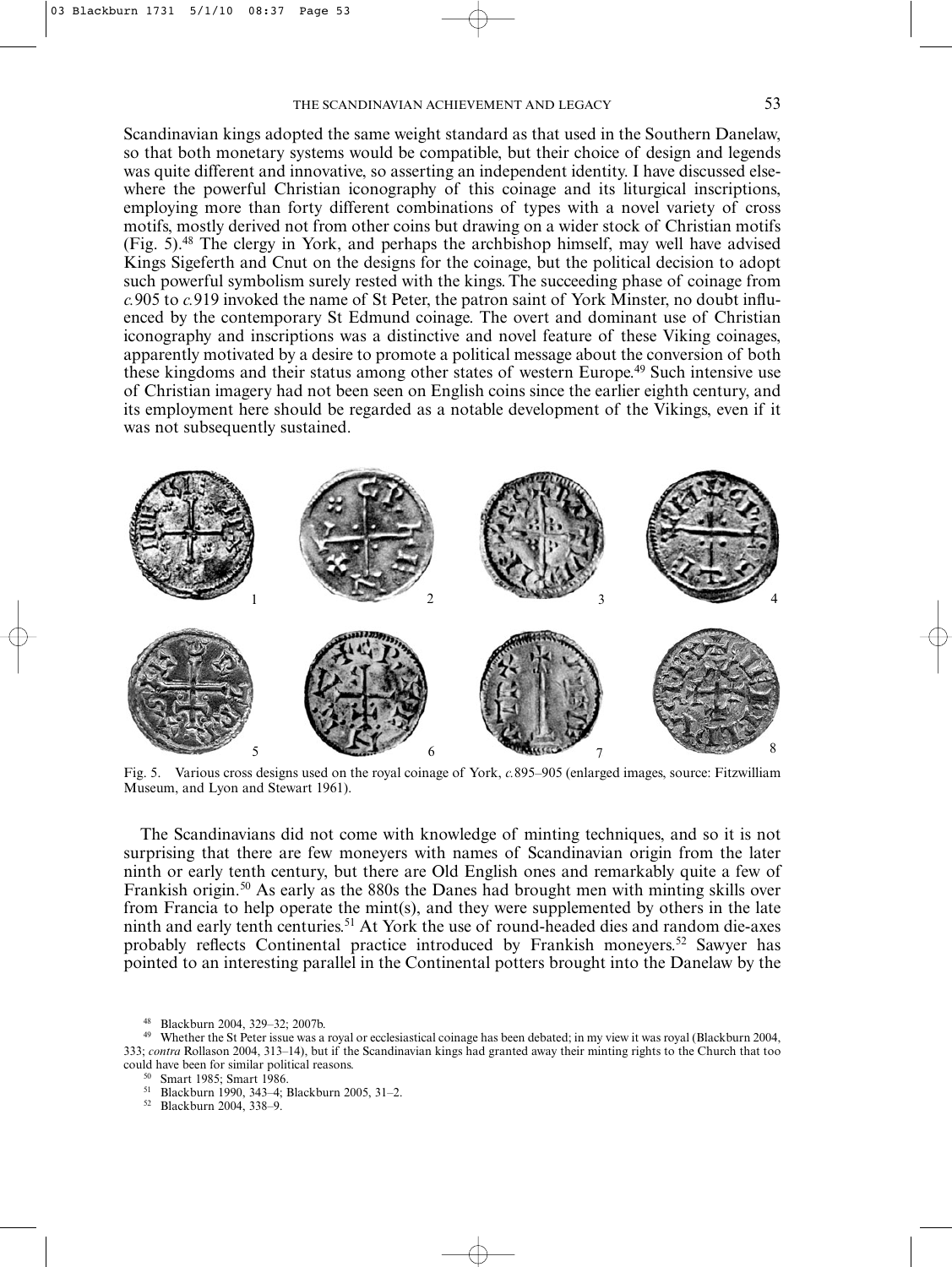Scandinavians introducing the superior wheel-thrown ceramics at several centres including Lincoln, Stamford, Torksey and York.<sup>53</sup>

The coinages were in general technically well-produced and economically sound. The Scandinavians had not only adopted a western system of coinage, but they had had the foresight to engage Anglo-Saxons and Franks with appropriate expertise to run their mints. The one aspect in which their coinages fell well short of the high standard set by Anglo-Saxon and Frankish coins is their degree of literacy. On the introduction of a new type the legends would often start very well but soon decline, repeating and compounding errors through copying, indicating that there was little or no supervision of the literacy of the coinage. Since this is a recurring theme in other Scandinavian coinages (in Dublin as well as Scandinavia), it suggests that there was poor literacy among the Scandinavian elite and that they governed with little reliance on written documents. The contrast with the consistently high degree of literacy found on Anglo-Saxon coins is marked, and this is brought into focus at York during the restoration of Anglo-Saxon rule from 927 to 939. It follows that under Scandinavian rule, although the moneyers may have been Anglo-Saxons or Franks, the management and control of coin design and die production appears to have remained with the Scandinavians.

### *Extension of minting*

At the beginning of this paper I mentioned that the number and distribution of mints in England changed dramatically over the period of Scandinavian rule over the Danelaw. In the 860s there were probably only five mints operating (Canterbury, London, York, Ipswich? and Winchester?), while by 930 there were some thirty-five mints named on Athelstan's coinage, spread throughout the country as far north as York. Alfred had instigated this expansion in the mint network as a corollary to his plan to establish a series of fortified burhs for the defence of the country. By the end of Alfred's reign the number of mints in Wessex and English Mercia had grown from two to eight or nine, and under Edward the Elder (899–924) this increased to seventeen or eighteen, while Athelstan (924–39) added a further ten or so in these regions.<sup>54</sup> The principle that any town with the status of a burh was entitled to a operate a mint is implied by a provision preserved in the law code II Athelstan made at Grately, Hants but probably originating in the reign of Edward the Elder. Cap. 14 of the code lists twelve mints in southern England indicating the number of moneyers to which each was entitled, and concluding 'otherwise in other boroughs one [moneyer]'.

In the Danelaw, the Scandinavians themselves set up a number of new mints during the same period, although only a few are named on the coinage. The main East Anglian mint of the pre-Viking period, probably at Ipswich, seems to have continued in operation and may well have been the Vikings' principal mint in the southern Danelaw. The York mint, as has been mentioned, probably reopened in about 895. Other mints in the Danelaw appear to have been new foundations under the Scandinavians. Lincoln is first named on some copies of the London Monogram type probably dating from the 880s, and on the St Martin coinage during the  $920s$ <sup>55</sup> but it is quite likely to have been a significant mint throughout the Scandinavian period.56 Leicester is named on a unique halfpenny of the Horizontal or Two-line type, probably struck *c*.883–95.<sup>57</sup> The only other mint named on the imitative Scandinavian coinage is Shelford (thought to be Little Shelford, near Cambridge), found on two coins of an Earl Sihtric, probably from the  $890s^{58}$  In the Sword coinages of Sihtric Caoch (921–7) there are two additional mint-names likely to be in the Midlands: CASTRA EQRT, which has not been

<sup>58</sup> Hart 1995.

<sup>53</sup> Sawyer 1998, 180.

Blackburn 1996b, 162-4.

<sup>55</sup> Mossop 1970, pl. I, nos. 1–11.

<sup>56</sup> If so its products between *c.*895 and *c.*920 have yet to be identified. For earlier part of this period the 'Orsnaforda', 'Doro'/Canterbury style and 'Quentovici' issues are candidates, but after *c.*905 it could only have been coins of the St Edmund or St Peter type.

<sup>&</sup>lt;sup>57</sup> Grierson 1957, 488 and pl. 28, no. 35 (now in the Fitzwilliam Museum).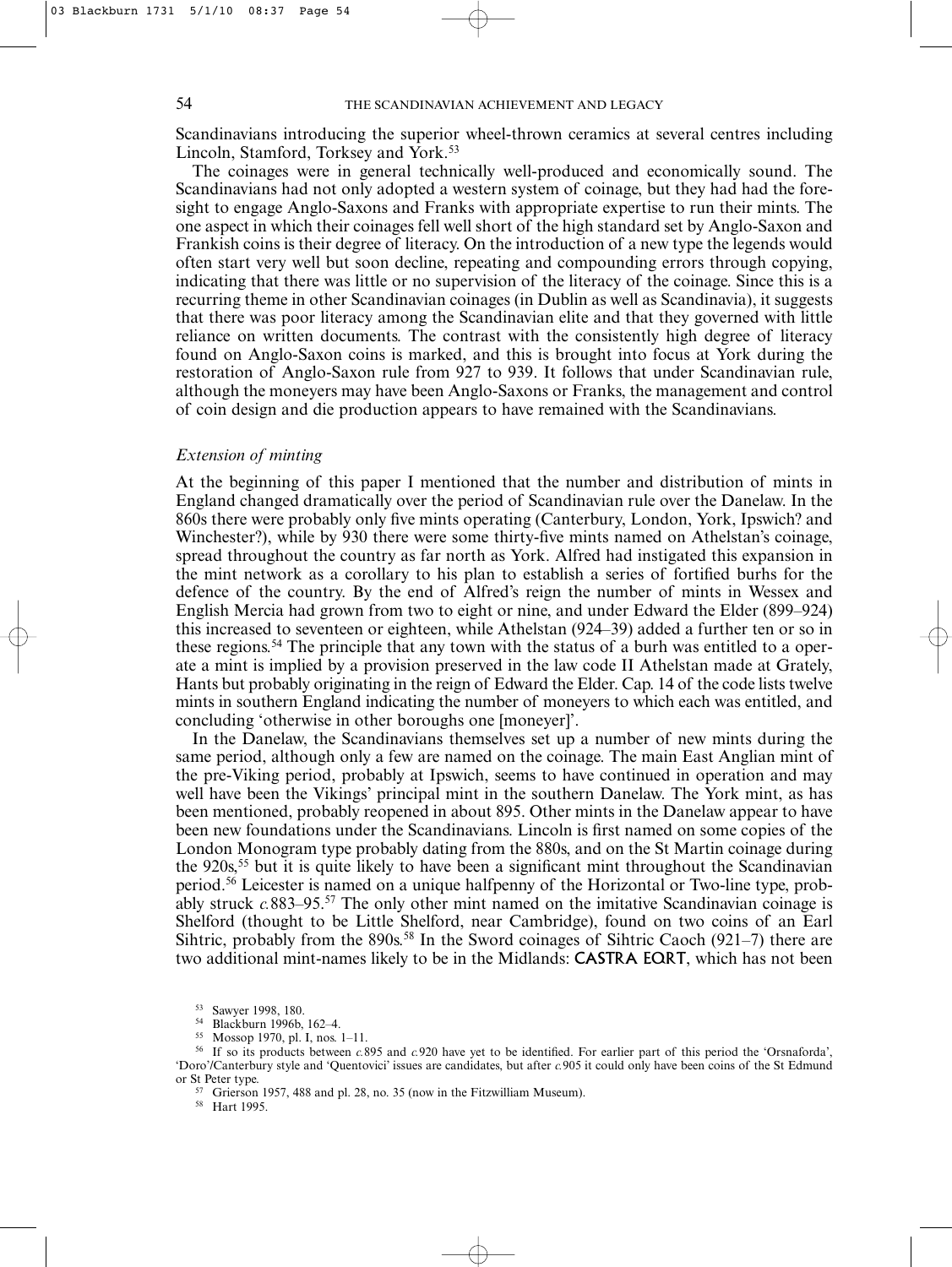identified, and RORIVA (or hORIVA) CASTR, for which Williams has proposed an attribution to Rocester, Staffs.<sup>59</sup> These named coins are very rare, but there are other large coinages without mint-names. Although much of the imitative 'Alfred' coinage and the St Edmund coinage may have been struck at Ipswich, the scale, variety and find distributions of these issues suggest that several other mints were also operating in East Anglia and the East Midlands. These cannot be identified, but Norwich, Thetford, Cambridge/Shelford, Stamford, Lincoln and Leicester are all possible candidates. It is clear, then, that Alfred and Edward were not the only rulers opening mints in the later ninth and early tenth centuries. After the reconquest of the southern Danelaw, Edward's and/or Athelstan's coinages were struck at Hertford, Leicester, Maldon, Norwich, Nottingham and other unnamed mints in East Anglia and Lincolnshire.<sup>60</sup> If only we knew how many of these had already been established by the Scandinavians, we might have a better understanding of the basis on which they selected their mint places. Shelford seems to have been the base for an army led by Earl Sihtric, but it is also quite likely that the Scandinavians may have emulated Alfred's policy and sought to build a network of mints located in the principal towns of the southern Danelaw.

It is fair to say, then, the Vikings had a profound impact on the pattern of mints in England, whether by opening mints themselves or prompting Alfred and Edward to do so. By the 920s regional minting was well established and would remain a feature of the English monetary system until the thirteenth century. Should this be regarded as a Viking legacy, or would it have developed anyway? In France and Germany minting in the tenth century was also regional, but that had been a feature of the Merovingian and Carolingian monetary systems, subsequently influenced by the dispersal of power among the nobility and church. The powerful monarchy in England could have resisted that, but Edgar's introduction in the 970s of a system of periodic recoinages depended upon there being a network of local mints, which had further expanded to some sixty by the late tenth century.<sup>61</sup> The prior existence of such a network in England, coordinated from the centre, was clearly a great advantage to Edgar when planning his monetary reform, and had there been only one or a few large mints in the kingdom, the *renovatio monetae* system might well have taken a rather different form. The *renovatio* system in Bohemia, for example, was based on the output of one central mint in Prague, and this could perhaps have worked in England too, with an extensive network of money changers rather than regional mints. It is then reasonable to regard the extension of minting in the later ninth and early tenth centuries as a Viking legacy of profound importance for the English medieval monetary system.

## *Scale of minting*

The eastern kingdoms – East Anglia, Lindsey and Deira – had long been prosperous regions, with good agricultural land and direct access to the North Sea and Continental trade. Single coin finds show that in the eighth and early ninth centuries they had a more vibrant currency than most other parts of Britain. However, the East Anglian mint (at Ipswich?) had been comparatively small with much lower production than either Canterbury or London, until after *c.*805 when London's output declined dramatically and Ipswich became the second or third most productive mint in southern England after Canterbury and at times Rochester.<sup>62</sup> It remained moderately productive under the independent East Anglian kings from *c.*825 until Edmund's death in 869.

The imitative Temple type issues of the 870s are extremely rare, but they may not have been struck on as small a scale as this might imply, for there is virtually no die-linking among the known specimens, and the discovery of an East Anglian hoard deposited in *c*.880 could

Williams 2008a, 231; 2008b.

<sup>60</sup> Blunt, Stewart and Lyon 1989, 255–63.

<sup>61</sup> Stewart 1992, 49–68.

<sup>62</sup> Naismith 2009, vol. 1, 156–62, based on estimates of the number of dies used, projected from a corpus and die-study.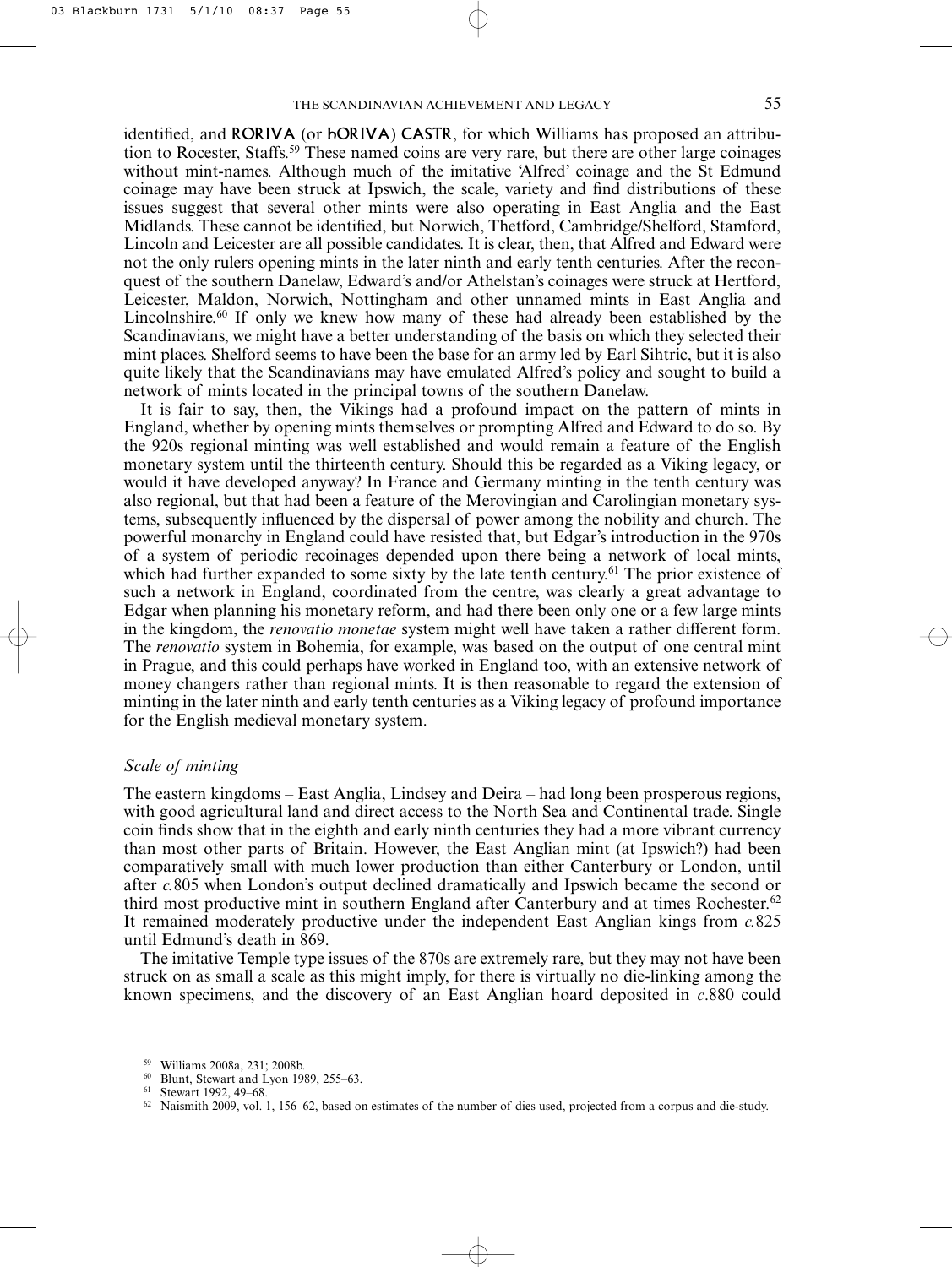radically change our knowledge of this coinage.<sup>63</sup> The Two-Line or Horizontal coinage struck by Guthrum, partly in his own name and partly copying the name of Alfred, was substantial. There were some thirty moneyers in the Danelaw striking this coinage,  $64$  compared with fiftytwo at Alfred's mints, or eleven under King Edmund. We cannot estimate the number of dies used for the whole coinage, as a die-study has not been carried out on the imitative ones, but the scarce coins struck in Guthrum's name are alone estimated to have been struck from about 180 pairs of dies.<sup>65</sup> If this coinage were produced over a period of some eight years down to Guthrum's death in 890, it would imply that an average of *c.*20 dies were used per year. But this is just for the rare signed coins of Guthrum, and if one adds in the much more common 'Alfred' imitations, it is apparent that the Viking *Two-Line* coinage of the 880s and earlier 890s must have been produced on a large scale. By comparison, in the three most prolific issues of Æthelred II's reign (978–1016) *c.*30–*c.*60 reverse dies per year were used at the mint of Lincoln,<sup>66</sup> and Naismith has estimated that the East Anglian coinage during Edmund's reign was struck from an average of  $c$ .40 reverse dies per year.<sup>67</sup>

If the Two-Line coinage of the 880s and early 890s seems substantial, the St Edmund issue of *c.*895–918 was probably even greater. Again we lack a die-study, but one can get a feel for its size from the 600 or so specimens from the Cuerdale hoard selected by Edward Hawkins for the British Museum collection, virtually all from different dies, and belonging just to the first half of the issue, *c*.895–*c*.905. The St Edmund coins are also more plentiful as single finds than the preceding imitative London Monogram and Two-Line issues – eighty-five compared with twenty-eight among the finds recorded on EMC (Table 1).<sup>68</sup> Moreover, if one adds in the 'Orsnaforda', 'Doro' and 'Quentovici' imitative issues struck in parallel with the St Edmund coinage, probably from mints in the East Midlands, and averages them over the life of the coinages, the St Edmund period issues are found at twice the rate of the earlier Viking issues: 3.9 compared with 1.9 coins per year.

| TABLE 1. Single finds of Danelaw coins recorded on the |
|--------------------------------------------------------|
| Corpus of Early Medieval Coin Finds (EMC).             |

| Edmund of East Anglia (855–69)                                                                                        |                     | $22(1.6 \text{ coins per year})$ |
|-----------------------------------------------------------------------------------------------------------------------|---------------------|----------------------------------|
| Southern Danelaw issues, c.880–95<br>London Monogram imitations<br>Guthrum, Two-Line<br>'Alfred', Two-Line imitations | $\overline{2}$      | 28 (1.9 coins per year)          |
| Southern Danelaw issues, c.895–918<br>St Edmund<br>'Orsnaforda'<br>'Doro'/Canterbury style<br>'Ouentovici'            | 85<br>$\frac{1}{3}$ | 89 (3.9 coins per year)          |
| <i>York issues, c.895–919</i><br>Sigeferth and Cnut coinage.<br>Swordless St Peter                                    |                     | $24(1.0 \text{ coins per year})$ |

At York the newly-opened mint was striking coinage for Kings Sigeferth and Cnut (*c.*895–905). Lyon and Stewart made a die-study of this regal coinage from which we can esti-

 $63$  For a corpus and die-study see Blackburn 2005,  $36-8$ ; to which one new coin can be added, a Temple type in the name of King Æthelred by the moneyer MEORNAE (= Beornheah), similar to Æ3, found S. Norfolk before 1982, acquired Fitzwilliam Museum 2009.

<sup>64</sup> Blackburn 1990, 345–5.

<sup>65</sup> Blackburn 2005, 32; the estimated number of reverse dies is *c.*190 (with a 95% confidence range of 95–470), and of obverse dies is *c.*170 (range 85–400).

<sup>66</sup> Metcalf 1981, Appendix VI (based on Lyon's calculations in Mossop 1970), estimates that in the three largest issues of Æthelred II's reign (Crux, Long Cross and Last Small Cross) Lincoln used *c*.200–*c*.370 reverse dies over some six years, so *c.*30–60 dies per year. These are point estimates and subject to quite wide margins of uncertainty.

<sup>67</sup> Naismith (2009, vol. 1, 157 and vol. 2, 479) estimates that some 545 reverse dies were used during Edmund's reign of some 14 years, so about 39 dies per year. Again, as point estimates these are subject to quite wide margins of uncertainty.

<sup>68</sup> *Corpus of Early Medieval Coin Finds from the British Isles, 410–1180,* on-line via *www.medievalcoins.org*.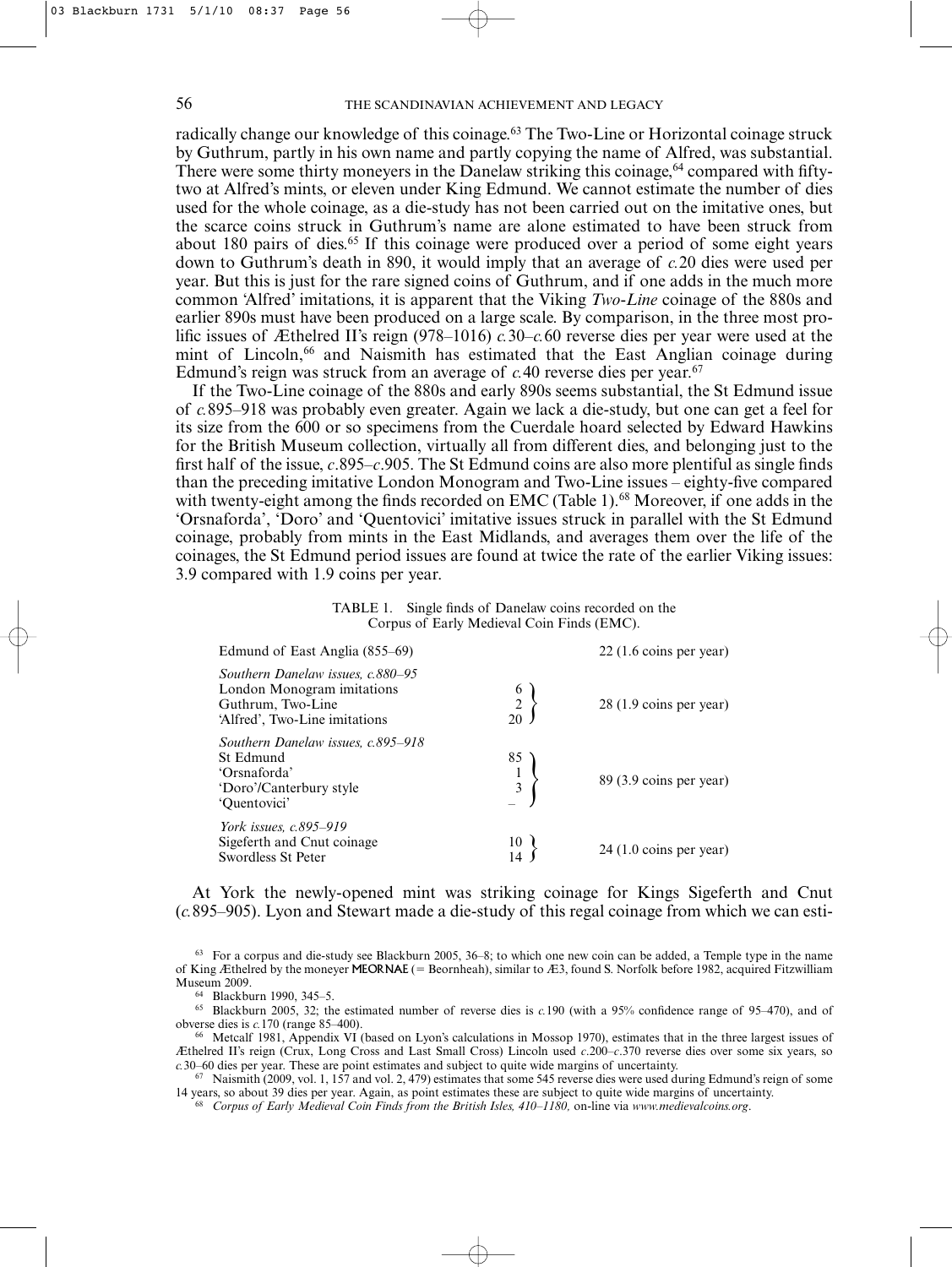mate that some 550 reverse dies were used over its ten-year life, so around 50 dies per year.<sup>69</sup> That figure exceeds the typical number of dies used annually at York in the late Saxon coinage, which Lyon has estimated to average 30–40 per year, though rising to 70 on occasion, based on Lean's unpublished die-study. So by the year 900 the newly opened Viking mint at York appears to have had an output greater than it would normally achieve in the eleventh century, when York ranked the second or third largest mint in the country. For the Swordless St Peter coinage (*c.*905–19) we have no basis for die estimates, but where we do for subsequent York issues the pattern is variable. The coinage of Ragnald I (919–920/1) may have had a comparable annual output to that of the Sigeferth/Cnut coinage, but the Sword St Peter issues (921–7) had a considerably lower average output unless one adds in the related issues in the name of Sihtric Caoch struck in the Five Boroughs. On the restoration of the Scandinavian kingdom in 939, Anlaf Guthfrithsson's Raven type represented a massive recoinage, using an estimated 122 obverse (so perhaps 250 reverse) dies. Subsequent issues of Anlaf Sihtricisson and Eric Bloodaxe, where we have estimates, appear reasonably substantial.

It is quite remarkable that, within only a few years of settling in the Danelaw, the Vikings should have established arrangements for minting on such a scale, and that a sufficient supply of silver should have been available to them, not merely for the initial conversion of loot and tribute into coinage, but to maintain and increase the mint output over several decades. If one adds to this the substantial quantity of hacksilver and other bullion in circulation, the amount of silver at the disposal of the Scandinavians in the Danelaw is still more impressive. Yet the Anglo-Saxons appear to have experienced acute shortages of silver at times. Mention has already been made of the trouble the Northumbrians had had in providing enough silver for their coinage earlier in the ninth century, leading to a dramatic debasement of the 'stycas', and the same pressures probably led to debasements in the West Saxon and Mercian coinages between *c*.840 and *c*.875, as well as a parallel debasement on the Continent.<sup>70</sup> Then in the 890s, the London mint contracted dramatically, supporting just one moneyer, Beagstan, whose output was small,<sup>71</sup> and in the opening years of the tenth century Canterbury also had a minimal production.72 Thus, at a time when coin production in the Danelaw seems to have been booming, the two principal mints in Wessex and Mercia were suffering an acute recession.73 It is worth remembering that silver could easily be transformed from coin into ornamental plate and vice versa, and it is likely that in times like this the country's stock of ecclesiastical and secular silver plate would have been reduced too. Were the Vikings so successful at obtaining silver that they were putting Alfred's kingdom under real financial pressure? Or were these changes merely a product of general international economic forces, similar to those that prompted the cycles of debasement in the seventh, eighth and tenth centuries? We will return to this question later, when considering the overall economic impact of the Scandinavians on England and other parts of the British Isles.

#### **The Scandinavian achievement: Ireland**

If the Scandinavian response to the context they found in Danelaw was a complex blend of introducing their own bullion economy while also adopting and developing the coin economy of the Anglo-Saxons, the approach they took in other parts of the British Isles was no less interesting and varied.

<sup>69</sup> Lyon and Stewart 1961. For estimates of the number of dies used in various Scandinavian issues at York and the comparative figures cited here, see Blackburn 2004, 342–4.

See above, p. 47.

<sup>71</sup> Blackburn 1998, 111–12.

<sup>72</sup> Blunt, Stewart and Lyon 1989, 33–4, 265. Previously, Dolley and Blunt (1961, 86) had suggested that the interruption in minting at Canterbury had occurred earlier, in the aftermath of the Viking sack of the city in 892, but it now seems that the mint continued operating until the late 890s, striking the distinctive DORO issue towards the end of this period; Blackburn 1989, 25–6.

However, Winchester was flourishing; Blunt, Stewart and Lyon 1989, 29.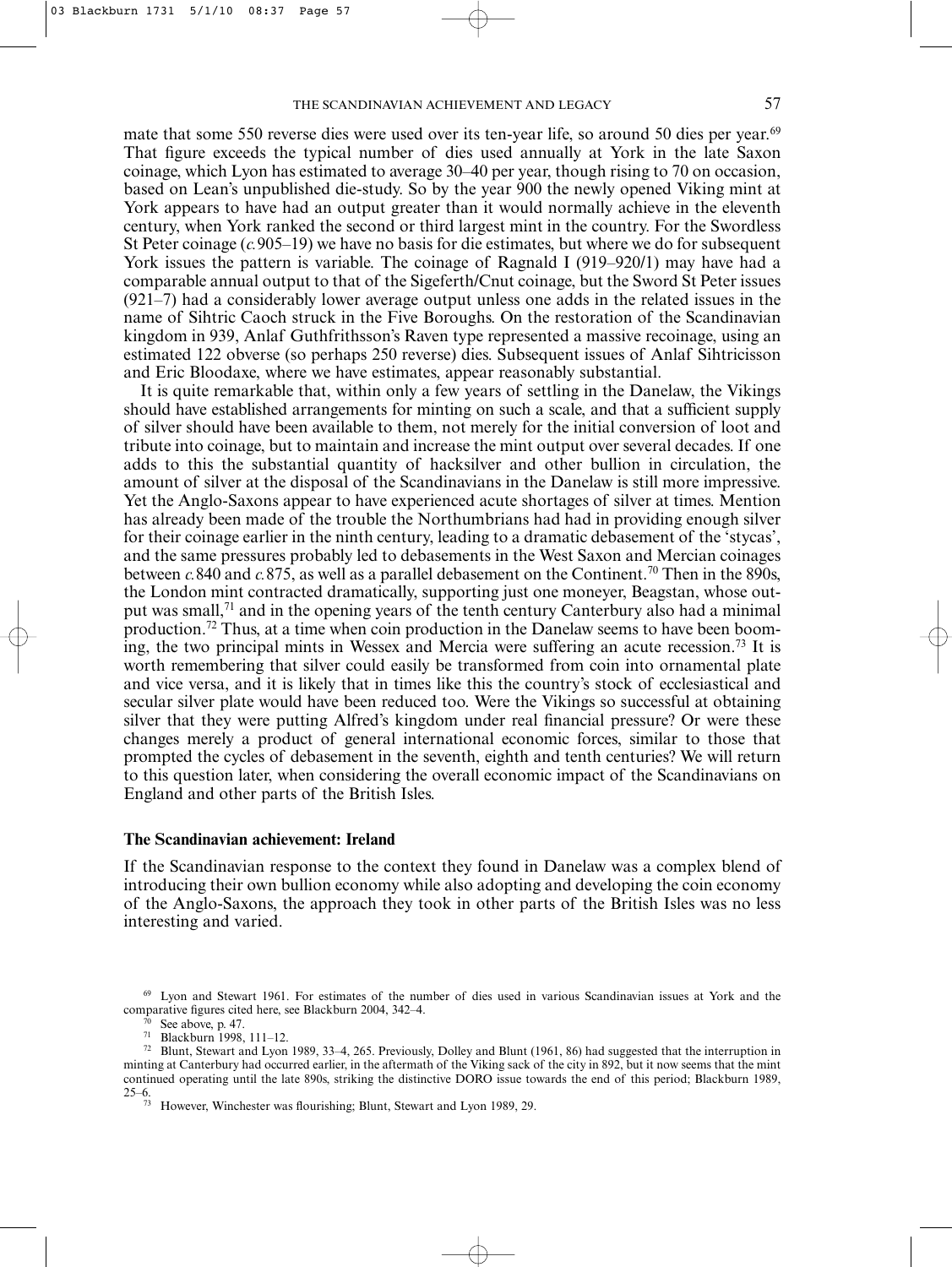In Ireland they brought about a dramatic change in monetary practice, not just in the Scandinavian settlements but among the Irish kingdoms too. As we have seen, when the Vikings arrived in Ireland there was little knowledge of coinage.74 Exchange transactions used various forms of commodity money, and precious metals were generally in short supply. From the 840s onwards they established fortified bases or *longphorts* along the coast and on rivers, some of which developed into permanent settlements. They were used for raiding, but soon the Scandinavians were also interacting politically, culturally and economically with the local Irish populations.<sup>75</sup> Through these relations the settlements, particularly at Dublin, Waterford and Cork, developed markets which served regional as well as local needs. Through their international connections the Vikings brought silver to Ireland which was used as a means of payment in the Scandinavian settlements, and hence it percolated into the Irish kingdoms. Some or much of this silver may have arrived in the form of coinage, but there is little evidence for its widespread use in Ireland during the ninth century. Only four hoards of this period contain coins, of which the largest, from Delgany, is a sum of money brought directly from southern England *c.*830, and another, from Mullaghboden, consists only of eleven Carolingian coins from Aquitaine.<sup>76</sup> The other two finds are a pair of Anglo-Saxon coins in a grave at Cushendall, and six unprovenanced coins in the National Museum (plus another associated coin) assumed to be from Ireland. In addition there are at least fifty-two further hoards containing just precious metal and no coins, which Sheehan dates to a broad period, mid-ninth to mid-tenth century.77 These coin-free hoards demonstrate how important hacksilver and whole ingots and arm-rings were in the new monetary economy in Ireland, and how inadequate our perception of it would be if we focused exclusively on the role of coinage.

With so few early coin-dated hoards from Ireland, all poorly recorded, it is extremely difficult to put a chronology on the development of the silver economy during the ninth century. The Cuerdale hoard (dep. *c.*905), Dysart 4 (dep. *c.*910) and a few other contemporary mixed Irish hoards show that hacksilver was in use by the late ninth/early tenth century, but we should be cautious about interpreting the absence of earlier mixed hoards as indicating that the bullion economy was a late ninth-century development in Ireland. Just as recent site finds from Kaupang, Uppåkra and Torksey, as well as the Croydon and the Westerklief II hoards, have shown that hacksilver was actively used in the mid-ninth century in Scandinavia, Frisia and the Danelaw, so we should keep an open mind as to whether such finds might also be encountered in Ireland. Hoards are traditionally our main source of evidence, but as we have seen for these other regions, site finds and stray finds can be a more cogent indicator of the active use of silver in monetary exchange. The most prolific site in Ireland has been Dublin, but, as discussed in last year's lecture, its economy was quite different from that of the rest of the island. Moreover, the Dublin finds, which have been prolific in coins and weights but with little hacksilver and few ingots, have reflected the status of the economy in the later Viking Age, since the centre of Dublin's ninth-century economic activity has yet to be located.

The only other Irish Viking-Age site with plentiful finds is Woodstown, three miles upstream from Waterford.78 The rescue excavations of 2003–4 yielded twenty-nine pieces of hacksilver and four whole silver ingots, 208 lead weights (including ones with pieces of metalwork or glass set in the top, as at Torksey and Kaupang) and just one coin, a fragment of an Islamic dirham yet to be identified. As at Kaupang, Uppåkra and Torksey, these were virtually all found in the top soil by a metal-detector survey, rendering their interpretation difficult. Woodstown is a multi-phase site, which seems to have started in the mid-ninth century with a small defensive enclosure and later expanded into a substantial settlement that was then abandoned by the mid-eleventh century. However, over what period were the silver and

<sup>74</sup> See p. 47 above.

<sup>75</sup> Discussed by Clare Downham in a paper, 'Viking camps in ninth-century Ireland: sources, locations and interactions', read at a conference *Between the Islands*, Cambridge, March 2009.

<sup>76</sup> Blackburn 2007a, 124–5.

<sup>&</sup>lt;sup>77</sup> Sheehan 1998.<br> $^{78}$  O'Prien and E

O'Brian and Russell 2005; McNamara 2005.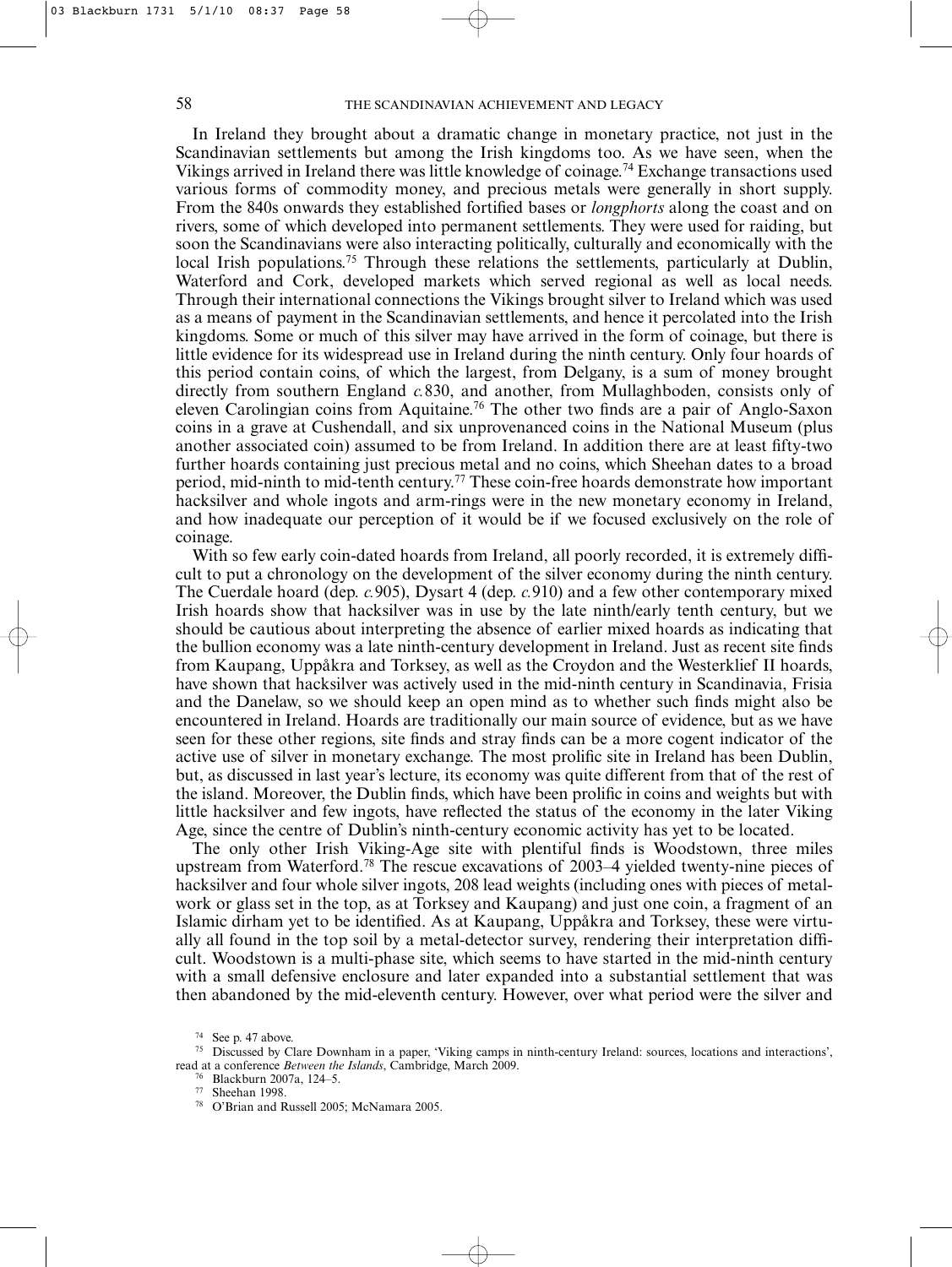weights lost? The combination of hacksilver, weights and coins is typical of finds from the productive Scandinavian emporia and market sites of the ninth and tenth centuries, but the proportion of coins at Woodstown is remarkably low. At Kaupang, Uppåkra and Torksey coins and hacksilver occur in broadly similar quantities to each other, but the composition of the Woodstown finds is very different and seems to reflect an exchange system that relied mainly on hacksilver, ingots and arm-rings, and from which coinage was virtually absent. The contrast with finds from the Dublin excavations is notable, but was the difference a matter of chronology, location or both? In analysing the hacksilver from Woodstown, Sheehan has commented on its generally earlier character, even if much of it is undiagnostic, with only two putative pieces of Scoto-Scandinavian 'ring-money' likely to date from the later Viking Age, *c.*950–*c.*1050.79 Eleven of the silver pieces (33 %) have peckmarks, a practice that was already well-established in the Irish Sea area by the time of the Cuerdale hoard and continued in Ireland throughout the tenth century. The very low proportion of coins to hacksilver and weights, on a site of Scandinavian rather than Irish character, also points to an early Viking-Age date for the loss of most of this material, probably in the mid-ninth to early tenth century. The settlement may well have continued in use down to the mid-eleventh century, but it would seem that considerably before that date the exchange activities moved either to a different part of the site which has not yet been investigated, or to another location, most likely at Waterford.

The Woodstown finds are important in suggesting that there was an early phase in the monetisation of Ireland in which even the Scandinavians used only hacksilver, silver armrings and ingots, and when foreign coinage from Scandinavia, England or the Continent was promptly melted down. Dating the beginning of this phase is proving elusive, but perhaps one day further excavation at Woodstown or a comparable site may reveal stratified hacksilver in mid-ninth-century layers, as has been found at Kaupang. Such a date would accord with the period in which the production of Hiberno-Scandinavian broad-band arm-rings is thought to have commenced, as well as the development of new forms of Irish penannular brooches in silver. It would also explain the scarcity of coin hoards of the ninth century, while allowing the possibility that a significant proportion of the fifty-two coinless hoards were deposited then.

The Scandinavian achievement in transforming the economy of Ireland over the course of the ninth century from one without silver and based on commodity money and social exchange, to a silver-rich bullion and display economy was no less remarkable for the fact that coinage may have been marginal to it. We saw in the third and fourth lectures how the use of coinage within a bullion economy became more prevalent in the Irish Midlands during the second half of the tenth century, while in Dublin itself a *de facto* coin economy based on imported Anglo-Saxon coins seems largely to have displaced the exchange of hacksilver and ingots.<sup>80</sup> By the end of the tenth century, Dublin had sufficiently developed its own effective administration and Sihtric III had the political power to introduce a regulated coin economy based on his own Hiberno-Scandinavian coinage. The system was modelled on that of the Anglo-Saxons, even to the extent of attempting to implement some periodic recoinages, but it settled down in the eleventh century to a more typical monetary system with longer-lived coin types that were nonetheless effective in providing an exclusive currency for Dublin itself, which was also widely used in other parts of Ireland and the Irish Sea littoral in conjunction with imported Anglo-Saxon coins.<sup>81</sup> By the twelfth century, Dublin was firmly under Irish control and coinage was used across the island, although as in many medieval societies exchanges using commodity money, barter and credit would have been prevalent too.

While the broad trends are clear, we should not read the monetary history of Ireland as a linear development from a display economy to a bullion and then coin economy, in which arm-rings and ingots are displaced by hacksilver and then coinage. Different regions clearly

<sup>81</sup> Blackburn 2008a, 123–33.

 $79$  I am grateful to John Sheehan for showing me his unpublished 'Report on the silver assemblage from Woodstown, Co. Waterford'.

<sup>80</sup> Blackburn 2007a, 129–30; Blackburn 2008a, 118–23.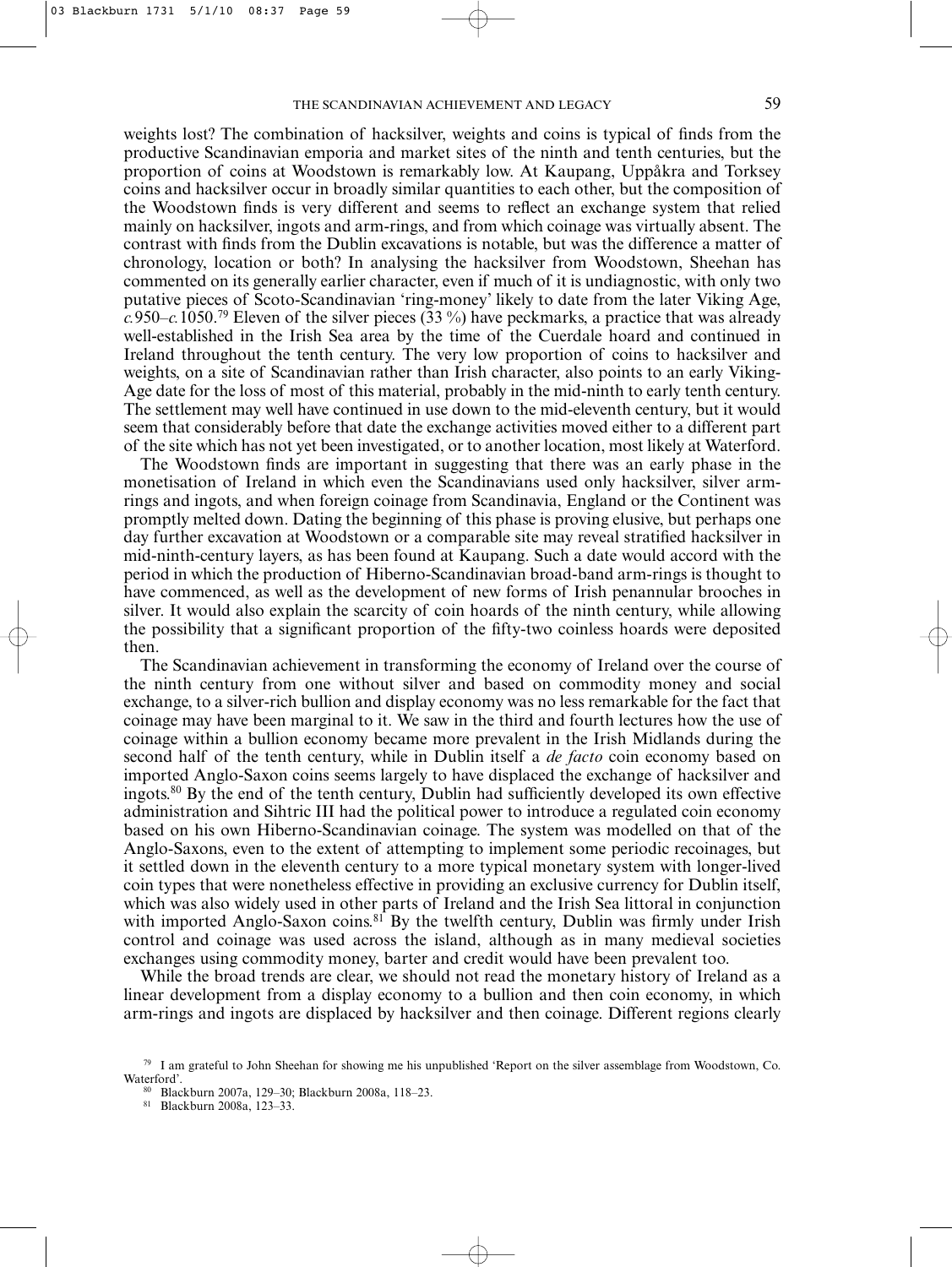moved at a different pace, but even within any one society different means of exchange were often used simultaneously.82 As Bornholdt Collins points out, one mixed hoard such as Dunmore Cave 2 may reflect dual practices; its hacksilver and five heavily-tested coin fragments would have been used as bullion in money-weight transactions, while the nine whole coins and one cut half appear to have been accepted as coinage, probably exchanged at a slight premium to their intrinsic value.<sup>83</sup> The revelation in the 1980s that many of the silver hoards must have belonged to Irish people, rather than Vikings, was an important development in our understanding of the economy of Ireland.<sup>84</sup> The new challenge, as evidence gradually builds up, will be to define the nature of monetary exchanges at various periods among the many different societies across the island, and how interactions occurred between them. The Scandinavians played a crucial role, not just in bringing silver in significant quantity to Ireland, but in stimulating its diffusion and use among the Irish, which indeed stands as a remarkable achievement and one that endured into the twelfth century, and beyond the Anglo-Norman invasion of 1169.

### **The Scandinavian achievement: Wales, the Isle of Man and Scotland**

In Wales the impact of the Vikings was far less significant. As in Ireland, the indigenous population did not use coinage, and although the Scandinavians themselves brought silver bullion and coins to their own coastal settlements or staging posts, they did not succeed in introducing monetary exchange to the Welsh. The nature of the hoards and single-finds from Wales is similar to those from Ireland, but their limited number and peripheral distribution suggests that they remained in Scandinavian hands.<sup>85</sup> From the eleventh century an imitative coinage copying Cnut's Quatrefoil type has been located as the product of a mint in the Irish Sea region (Fig. 6, 2), and a second, as yet unpublished, series of imitations (in this case copying Æthelred II's Long Cross type) has been identified (Fig. 6, 1).<sup>86</sup> Both these series mainly copy official coins of Chester, implying that their mint was located in an area where Chester coins would have dominated. North Wales is a possibility, but a site on the Wirral peninsula has been preferred on the grounds that quite substantial coinages such as these are likely to have been produced at a well-established market site trading into the Irish Sea and beyond, notably to Scandinavia where the coins have been found in some quantity.

The monetary evidence from the Isle of Man commences much later than in other regions, since it was not settled by Scandinavians until the first half of the tenth century, but its record of finds from *c.*950 to *c.*1075 is rich. As Bornholdt Collins has pointed out, Man has a greater density of finds per square kilometre than any other part of the British Isles, reflecting its key location controlling the shipping routes across the Irish Sea.87 The hoards from Man have a distinctive composition implying direct contact with England, Ireland and Scotland. Most of the hoards contain a mixture of hacksilver or whole ingots or arm-rings and Anglo-Saxon or latterly Hiberno-Scandinavian coins, showing that a bullion economy subsisted down to the later eleventh century. However, there were early signs in the third quarter of the tenth century that coins were also being used on the island in a nascent parallel coin economy.

Anglo-Saxon pennies deliberately cut into halves and quarters to form smaller denominations are a common phenomenon after Edgar's reform of the coinage, *c.*973. However, cut halves of pre-reform coins occur in a number of Manx hoards but rarely elsewhere, showing that during the third quarter of the tenth century cut-halfpennies were in use on the Isle of Man, and were being counted and used by tale in certain transactions.<sup>88</sup> Two generations

<sup>&</sup>lt;sup>82</sup> The case for the presence of dual economies at times in Scandinavia and the Scandinavian colonies has been made by several authors, recently, for example, in Graham-Campbell 2007.

<sup>83</sup> Bornholdt Collins forthcoming a.

 $^{84}$  Gerriets 1985; Kenny 1987.

<sup>85</sup> Discussed in Blackburn 2007a, 130–2.

<sup>86</sup> Blackburn 1996a. The Long Cross series will be published by Joe Leighton and myself in due course.<br>87 Bornholdt Colline 2003, 235, 40

 $^{87}$  Bornholdt Collins 2003, 235–40.<br> $^{88}$  Bornholdt Collins 2003, 275–99.

Bornholdt Collins 2003, 275–99 and appendix v.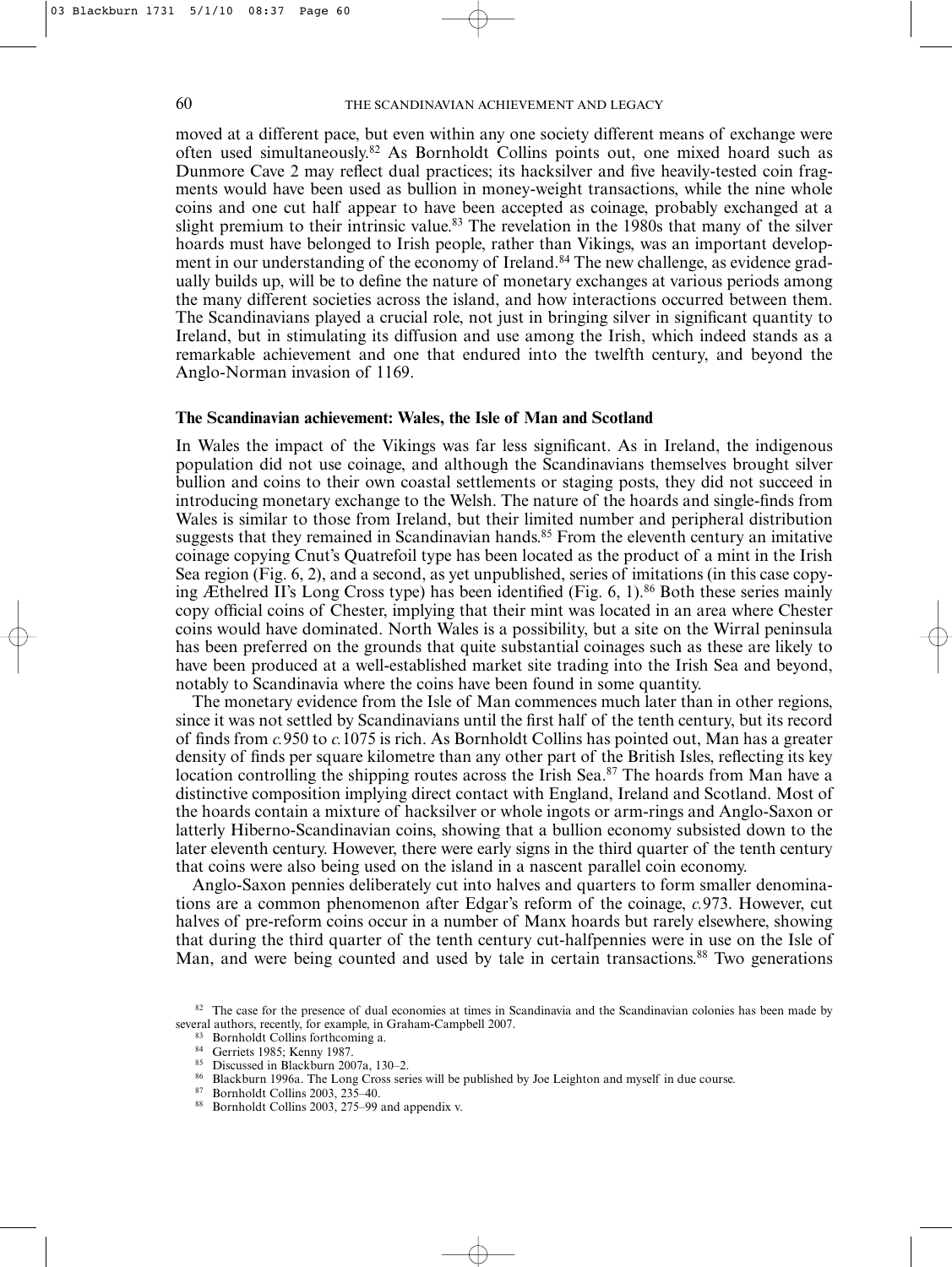

Fig. 6. Coinages of the Irish Sea area: 1. Irish Sea imitation of Æthelred II's Long Cross type; 2. Irish Sea imitation of Cnut's Quatrefoil type; 3. Hiberno-Manx, transitional type from the transported Dublin obverse die; 4. Hiberno-Manx, substantive type (enlarged images courtesy the Fitzwilliam Museum (1) and the Manx Museum  $(2-4)$ ).

later, *c.*1025, the Scandinavians on Man started striking their own coinage, initially using a pair of dies taken from the mint in Dublin (Fig. 6, 3), but as these wore out a local engraver copied the dies repeatedly, exaggerating certain features of the bust and design, including a die flaw before the face which became a distinctive strong line on the Manx coins (Fig.  $6, 4$ ).<sup>89</sup> The coinage continued to be produced until *c.*1065 or later. The significance of a kingdom producing its own coinage is considerable, but what was its purpose? One possible motive could have been for prestige, and the fact that the Manx coins have no meaningful inscriptions does not detract from this, since coinages of the Scandinavian kingdoms are often of such poor literacy before the mid-eleventh century that it is plain that writing was not understood or valued by many Scandinavians, including those among the ruling elite. Imagery would have been more effective than words. However, as the initial Manx coins produced from the transported Dublin obverse die would have been indistinguishable from contemporary coins of Dublin, propaganda and status are unlikely to have been the prime motives behind this coinage. It could have been produced for fiscal reasons, to generate income from operating a mint, but there is no evidence that people were obliged to exchange foreign coinage or bullion for Manx coins. However, if there was a dual economy operating on the island, as coin production itself implies, coinage of any kind may have commanded a premium over silver bullion, and been sufficient motivation to attract merchants and others to bring silver to the mint. No Viking-Age town or market site has yet been found there, leaving open the question where the coinage might have been struck, and how minting was organised.<sup>90</sup> Yet we should not underestimate the authority and organisation required to maintain production of a coinage such as this over some forty years. The Viking-Age coin finds from Man finish at the end of the eleventh century, and there is then a gap of almost a century during which the economy moves into recession and isolation.<sup>91</sup> For a hundred and fifty years the Isle of Man had flourished under Scandinavian rule, but this achievement did not leave an economic legacy.

Scotland's Scandinavian settlements, like those of Ireland and Wales, were strung out around the periphery, nestling among the Northern and Western Isles, parts of the western seaboard and north-east Scotland. Connected by the most efficient transport routes – the

<sup>&</sup>lt;sup>89</sup> Bornholdt 1999; Bornholdt Collins 2003, 299–315 and appendix vi.<br><sup>90</sup> Bornholdt Collins 2003, 237; Wilson 2008, 115, 16

<sup>&</sup>lt;sup>90</sup> Bornholdt Collins 2003, 337; Wilson 2008, 115–16.<br><sup>91</sup> Bornholdt Collins forthooming b

Bornholdt Collins forthcoming b.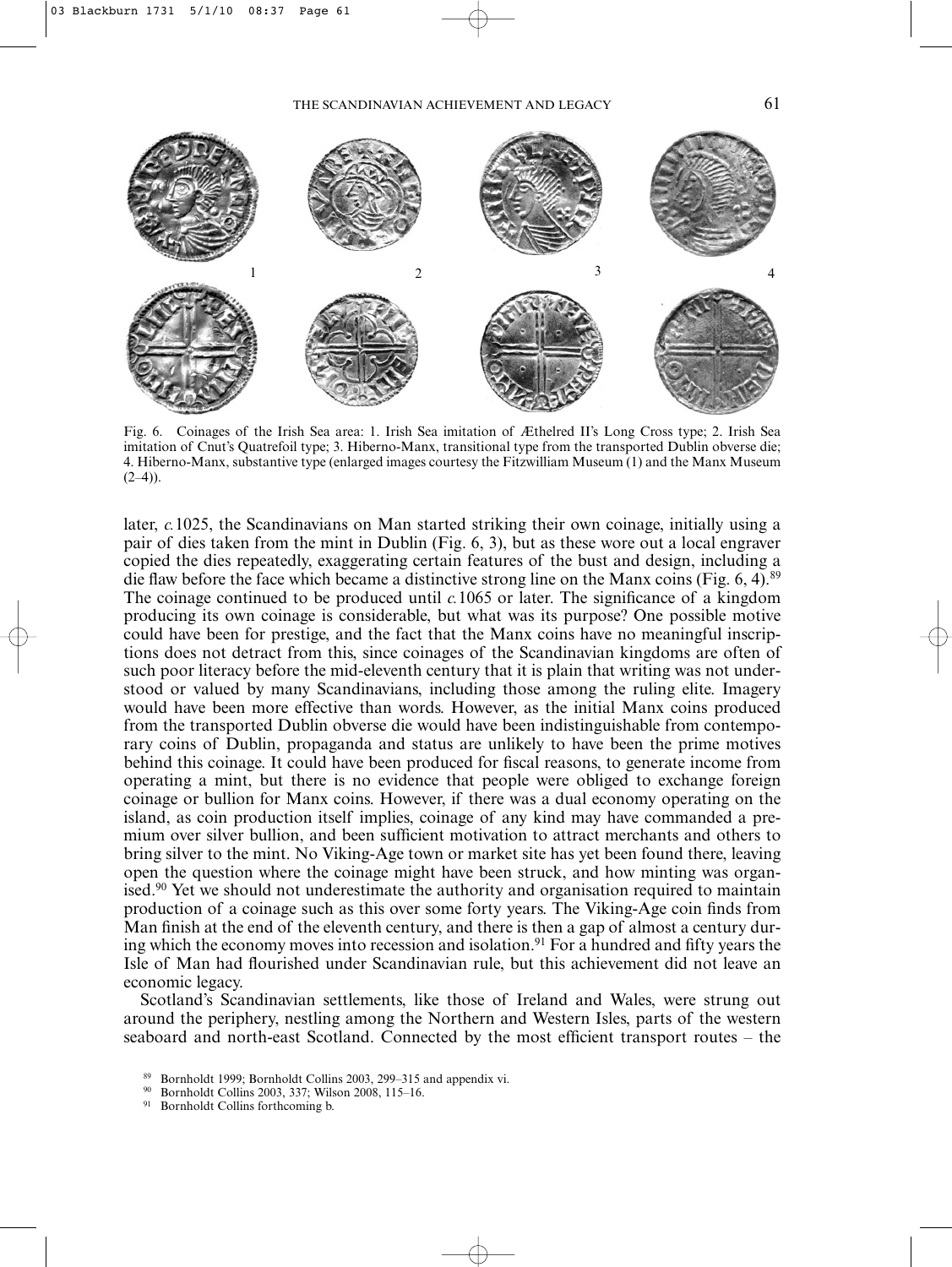North Sea and North Atlantic – these were not such remote places as they might appear. A series of silver hoards and single finds of coins of the tenth and eleventh centuries come predominantly from these areas. These hoards are essentially either mixed, containing both coins and metalwork, or purely metalwork hoards. Unlike the Irish or Welsh hoards, they show little sign of a progressive move to abandon the use of bullion as a means of exchange, for even the latest hoards, from the mid- to late-eleventh century, contain substantial quantities of hacksilver, ingots and a local form of plain penannular arm-ring.<sup>92</sup> However, these arm-rings are approximately weight adjusted and seem to have been used as a type of 'ring-money' currency.93 Moreover, the coin element of the hoards is in some cases very substantial, comprising mainly Anglo-Saxon or Norman-French issues as whole coins, which could imply that they had previously circulated in some form of coin economy. The single coin finds have mostly been found at recognised Scandinavian settlement sites, often as archaeological excavation finds,<sup>94</sup> and Williams has argued on the basis of this that coinage was used as money within the settlements from the early tenth until the late eleventh century. However, hacksilver also occurs as single-finds on these sites, suggesting that the local currency was not coin specific.<sup>95</sup> The picture that emerges from Scotland is one in which the principal means of exchange and store of wealth throughout the Viking period, were ingots, arm-rings ('ringmoney'), coins and hacksilver, the 'ring-money' becoming debased to some degree and the hacksilver more finely divided.<sup>96</sup> By the eleventh century this currency was quite distinctive and mainly used in the Scottish Isles, though it could be traded on into the Irish Sea. One further distinction between the progression of the Scottish and Irish monetary economies is that while in Ireland it led smoothly to monetisation based on the Hiberno-Scandinavian and Anglo-Norman coinages of the twelfth century, in Scotland there was a hiatus in the late eleventh century when silver currency fell away, and coinage was eventually introduced into Scotland by David I in the mid-twelfth century directly from England.

### **The economic impact of the Scandinavians**

It is clear that the Scandinavians in the British Isles were very successful at obtaining substantial quantities of silver, but where did it all come from? One can speculate that there were three possible or likely sources – from the Anglo-Saxons, from the Franks or from Scandinavian bullion, much of which derived from Islamic dirhams that had arrived via Eastern Europe. One could mount a case for the Scandinavian coinages of the Southern Danelaw and of York being most likely drawn from a combination of Anglo-Saxon and Carolingian silver obtained initially in tribute and loot, and subsequently through trade, while the ornaments and ingots made in the Scottish isles and Irish Sea area might well have included silver that had arrived directly from Scandinavia. However, metallurgical analysis suggests that this is not what happened. Thanks to extensive programmes of coin analyses by Metcalf and Northover and of ornamental metalwork and hacksilver by Kruse and Taite, we are quite well informed about the characteristics of the various groups of material, and the results are somewhat surprising.97

Most silver in use will have been reused several or many times and have been refined, alloyed with other metals and re-refined again and again. Although this process can change the metallic composition substantially, the ratio of gold in silver remains fairly constant because it is difficult to separate gold and silver, and this makes it one of the best indicators for distinguishing sources of silver. Analyses suggest there are distinct differences in the gold in silver ratios for the Anglo-Saxon, St Edmund, York Sigeferth/Cnut and Carolingian

Graham-Campbell 1995, hoards 3, 8 and 16.

<sup>93</sup> Graham-Campbell and Batey 1998, 238–9.

 $^{94}$  Williams 2006.

The most prolific excavated site for single-finds is the Brough of Birsay on Orkney, which has produced three coins, three pieces of hacksilver and one piece of hack-gold; Graham-Campbell 1995, 86–8.

Graham-Campbell and Batey 1998, 243–5.

<sup>&</sup>lt;sup>97</sup> Metcalf and Northover 1985 and 1988; Kruse and Taite 1992; Kruse 1992.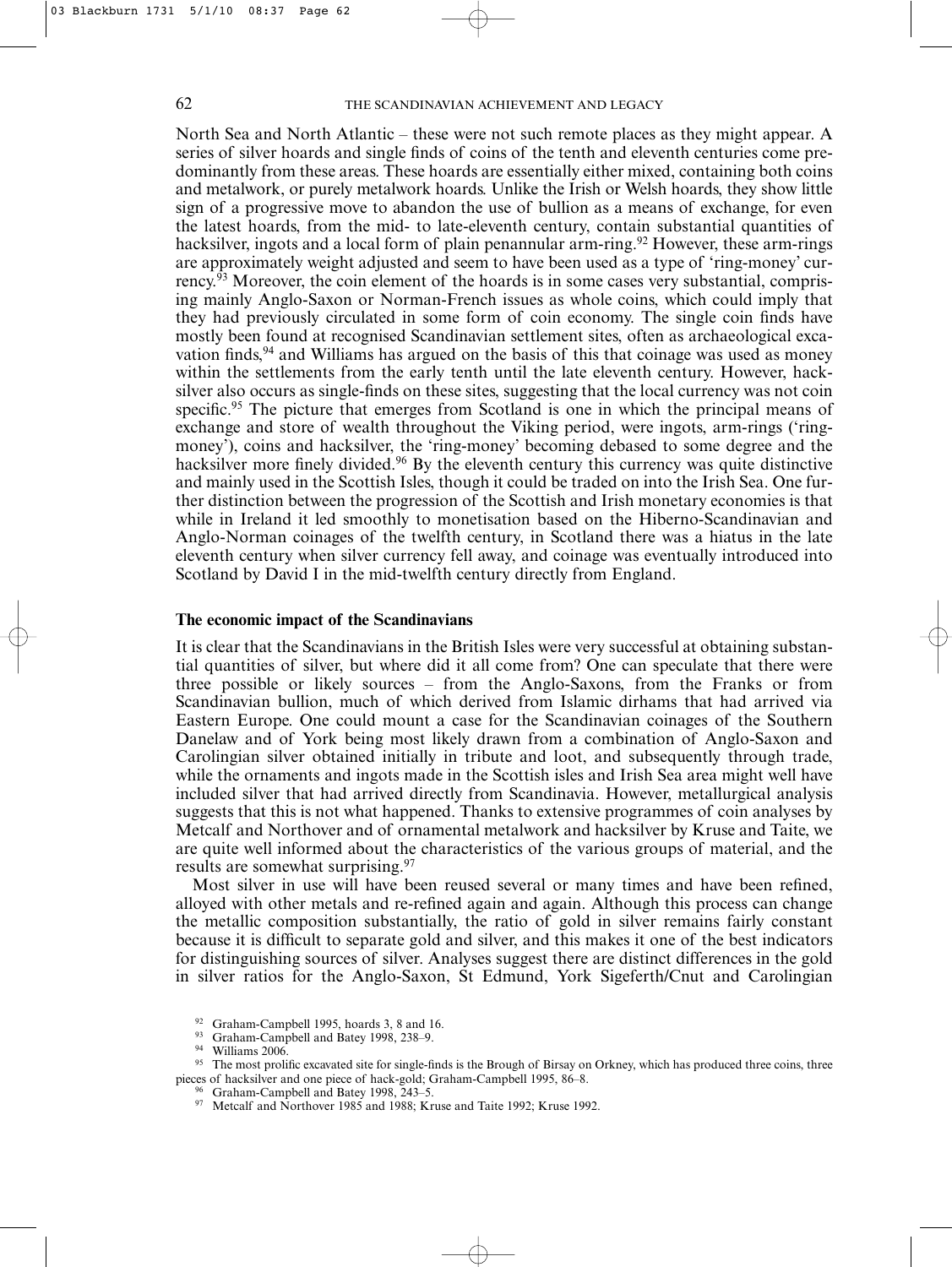coinages (Table 2). Although the ranges overlap, the shapes of the curves show that the Danelaw coins were not made primarily from melting down Anglo-Saxon coins, for their gold in silver ratios lack some of the higher values one would expect if this were so. Instead they have values concentrated in the mid-range, between 0.7 and 1.0 (Au in parts per 100 Ag), comparable with Carolingian coins, and these seem likely to have been a prominent source in the metal used to strike the St Edmund and York coinages. By contrast, Scandinavian metalwork or Islamic dirhams, which have exceptionally low gold in silver contents, ranging from 0.0 to 0.35, do not appear to have been a significant contributor to the alloy of the Danelaw coins. The compositions of the hacksilver in the Cuerdale and other Danelaw hoards are different again, with a range of values spreading well below those found in the coinages. They show that the stock of silver from which hacksilver was made was more diverse, and probably included a substantial element drawn from Scandinavia. The metalwork from later Irish and Scottish hoards presents a similar picture to the metalwork from the Danelaw, and so too do the ingots in the hoards Dysart 1, 2 and 4, which are thought to be of indigenous Irish manufacture, though the silver seems to be comparable to that used by the Hiberno-Scandinavians. Thus while Anglo-Saxon coins and ornamental metalwork would probably have provided some of the silver used by the Scandinavian settlers in the British Isles, a greater contribution seems to have been made by Frankish and Islamic coins.

| TABLE 2. Proportion of gold in silver (parts per 100) in various coinages |
|---------------------------------------------------------------------------|
| and metalwork (source Kruse 1992, $77-8$ , 80).                           |

| Au in $p.p.$<br>100 Ag | St Edmund<br>coins | <b>Sigeferth</b> /<br>Cnut<br>York<br>coins     | Curedale<br>hack-<br>silver | $Dysart 1$ ,<br>2 & 4<br>ingots and<br>hacksilver | Anglo-<br>Saxon<br>coins<br>$(899 - 946)$ | Frankish<br>coins       | <b>Islamic</b><br>coins |
|------------------------|--------------------|-------------------------------------------------|-----------------------------|---------------------------------------------------|-------------------------------------------|-------------------------|-------------------------|
| $2.0+$                 |                    |                                                 |                             |                                                   | 1                                         |                         |                         |
| $1.9 - 2.0$            |                    |                                                 |                             |                                                   |                                           |                         |                         |
| $1.8 - 1.9$            |                    |                                                 |                             |                                                   |                                           |                         |                         |
| $1.7 - 1.8$            |                    |                                                 |                             |                                                   |                                           |                         |                         |
| $1.6 - 1.7$            |                    |                                                 |                             |                                                   | 1                                         | 1                       |                         |
| $1.5 - 1.6$            |                    |                                                 |                             |                                                   |                                           |                         |                         |
| $1.4 - 1.5$            |                    |                                                 |                             |                                                   | $\frac{2}{2}$                             |                         |                         |
| $1.3 - 1.4$            |                    |                                                 |                             |                                                   |                                           |                         |                         |
| $1.2 - 1.3$            |                    |                                                 |                             |                                                   | 4                                         |                         |                         |
| $1.1 - 1.2$            | 3                  |                                                 |                             |                                                   | $\overline{\mathbf{c}}$                   | $\overline{\mathbf{c}}$ |                         |
| $1.0 - 1.1$            |                    | $\mathbf{1}$                                    |                             |                                                   | $\overline{7}$                            | $\mathbf{1}$            |                         |
| $0.9 - 1.0$            | $\frac{3}{3}$      |                                                 | 1                           |                                                   | $\frac{2}{3}$                             | 13                      |                         |
| $0.8 - 0.9$            |                    |                                                 | 1                           |                                                   |                                           | 7                       |                         |
| $0.7 - 0.8$            |                    | $\begin{array}{c} 2 \\ 2 \\ 5 \\ 2 \end{array}$ | 5                           | $\mathfrak{Z}$                                    | 6                                         | $\overline{7}$          |                         |
| $0.6 - 0.7$            |                    |                                                 | 6                           | $\overline{7}$                                    | $\mathbf{1}$                              | $\overline{\mathbf{4}}$ |                         |
| $0.5 - 0.6$            |                    |                                                 | 7                           | $\sqrt{6}$                                        |                                           |                         | $\frac{2}{7}$           |
| $0.4 - 0.5$            |                    |                                                 | $\frac{2}{5}$               | $\overline{3}$                                    | $\overline{c}$                            |                         |                         |
| $0.3 - 0.4$            |                    |                                                 |                             |                                                   |                                           |                         | $\sqrt{6}$              |
| $0.2 - 0.3$            |                    |                                                 | 1                           | $\overline{4}$                                    |                                           |                         | 6                       |
| $0.1 - 0.2$            |                    |                                                 | 3                           |                                                   |                                           |                         |                         |
| $0.0 - 0.1$            |                    |                                                 |                             |                                                   |                                           |                         |                         |
| Total                  | $10\,$             | 12                                              | 31                          | 23                                                | 35                                        | 35                      | 21                      |

The story may not be quite as simple as that presented here, for the trace levels of bismuth should be higher in the hacksilver and ingots if the silver ultimately derived in part from Islamic dirhams. After *c*.975 there is a marked change in the composition of Anglo-Saxon and Hiberno-Scandinavian coins, showing lower gold to silver levels than previously, probably reflecting the arrival of German silver from the Harz Mountains rather than the inclusion of Islamic silver.<sup>98</sup> In the future further analyses should provide a sounder basis for interpreting the sources of silver, and it would be instructive to look, for example, at the composition

98 Metcalf and Northover 1986, 47; Heslip and Northover 1990.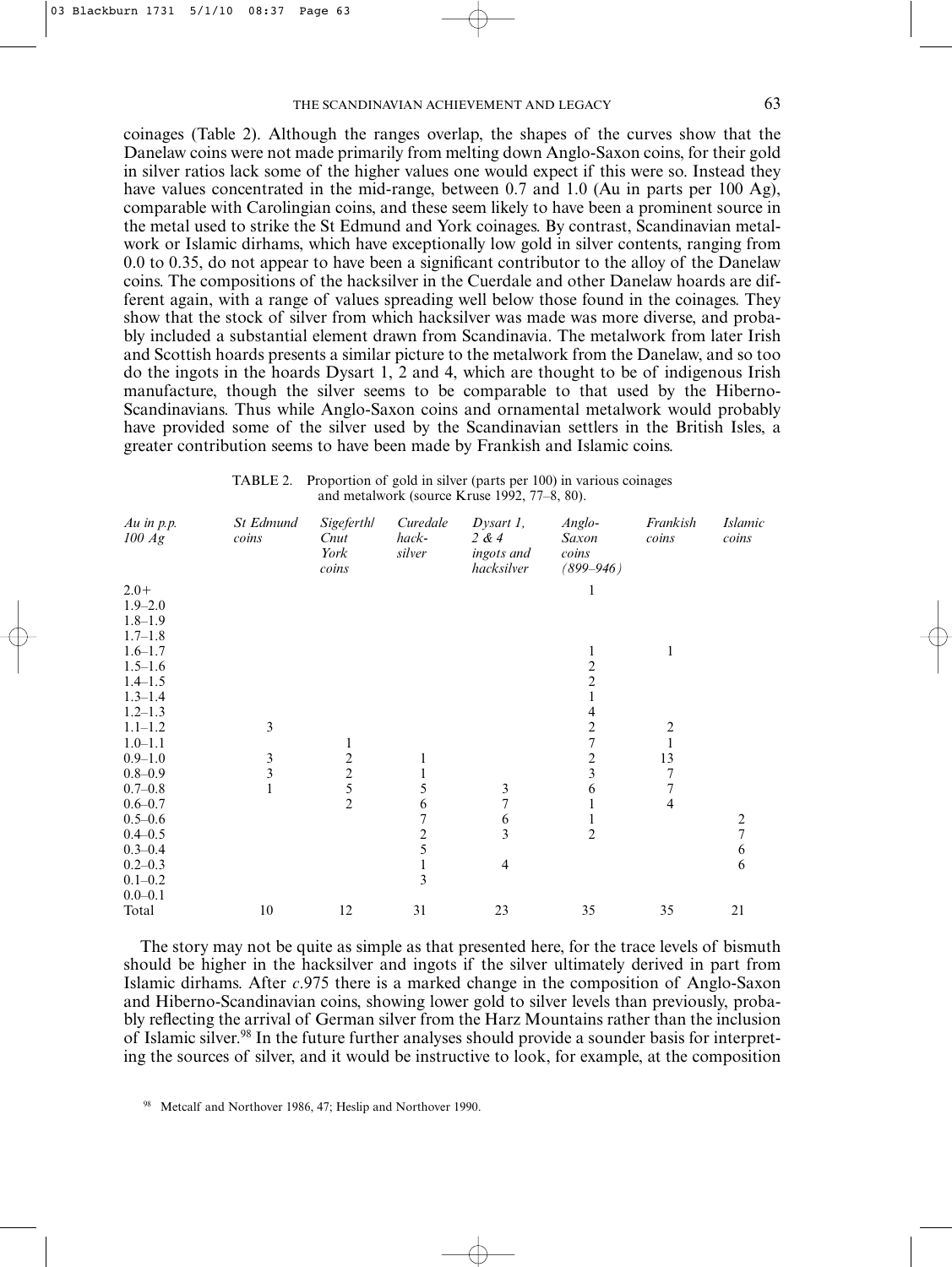of the hacksilver found at Torksey to see if at this very earliest stage it was imported from Scandinavia, imported from Ireland or made locally from Anglo-Saxon silver.

If this scientific evidence suggests that the Scandinavians may not have extracted silver from the Anglo-Saxons on quite such a wholesale basis as we might have thought, it also indicates that they operated rather as a force that attracted silver to these islands both from the Continent and from Scandinavia. The net result, as we have seen particularly in Ireland, Scotland, the Isle of Man and to a lesser extent Wales, was the introduction of a limited currency of silver coinage and bullion, where previously there had been none. Even in England, the Danelaw undoubtedly enjoyed a larger and more vibrant monetary circulation than it had done previously, evident from an increase in single finds of coins and pieces of hacksilver from this region, and also from the substantial coinages being minted there. Excavations at York and Lincoln have shown how craft production and trade grew dramatically during the first half of the tenth century, initially while under Scandinavian control.<sup>99</sup> And the region's prosperity continued after the Anglo-Saxon reconquest, so that in the later tenth and eleventh centuries York and Lincoln were generally the second and third most prolific mints in the country. To what extent the prosperity of the Scandinavian kingdoms brought economic benefits to Wessex and Mercia through trade is difficult to judge. There are occasional documentary references to trade between Scandinavians and Englishmen.100 At least ten coins of the Danelaw have been found in Anglo-Saxon territory (in Kent (2), London (1), Hampshire (1), Somerset (1), Gloucestershire (1), Oxfordshire (2) and Buckinghamshire (2)), which is a substantial number, given that they were struck to a lower weight standard and would presumably have been prohibited from circulating. It is apparent that around 910 output at the mints of Canterbury and London pulled out of its previous decline and the mints returned to the prosperity they had enjoyed a generation earlier. Whether either or both economic changes in these two cities can be attributed substantially to the Scandinavians we cannot say, but they could well have been. It is hard to believe that the Scandinavians did not have a significant impact on their West-Saxon and Mercian neighbours over the forty or fifty years the kingdoms lasted.

## **Conclusions: the legacy**

In this series of lectures more attention has been devoted to investigating the composition of the currency and the nature of monetary circulation than is normal in numismatic works, which tend to concentrate on aspects of the coinages actually produced in the region. The difference in these approaches is demonstrated by a comparison of Figs 7 and 8 below. The former shows the limited periods in which coins in the Danelaw were struck, between 870 and 954, and, with no apparent connection, those from Dublin and the Isle of Man a generation or two later, from *c.*995 to the mid-twelfth century. Fig. 8 presents a quite different and altogether busier picture, showing the means of exchange used in Scandinavian areas from the earliest settlement down to the end of the eleventh century. From this it can be seen that the commencement of striking at Dublin and in the Isle of Man was just a stage in a longer process of monetisation that did indeed overlap with and relate to the kingdoms in the Danelaw. The charts are necessarily schematic and simplify the situation in each region discussed previously. However, by juxtaposing these patterns of monetary development, common trends and marked differences can be seen.

The fact that in the ninth and early tenth centuries the Scandinavians produced coins in the Danelaw marked them out as different from those in other settlements in the British Isles and North Atlantic. The only other place where Scandinavians struck coins in this period was in Normandy, where the mint of Rouen continued to operate after Rollo's settlement of 911/12.101 Crucially, of course, that was the one other region that had a pre-existing system of coinage and coin use. Moesgaard sees the continuation of coinage under the Normans as a

<sup>99</sup> Mainman and Rogers 2004; Vince 2001.

<sup>&</sup>lt;sup>100</sup> The commercial and social mechanisms of exchange across the frontiers are discussed in Kruse 2007.

<sup>101</sup> Moesgaard 2007.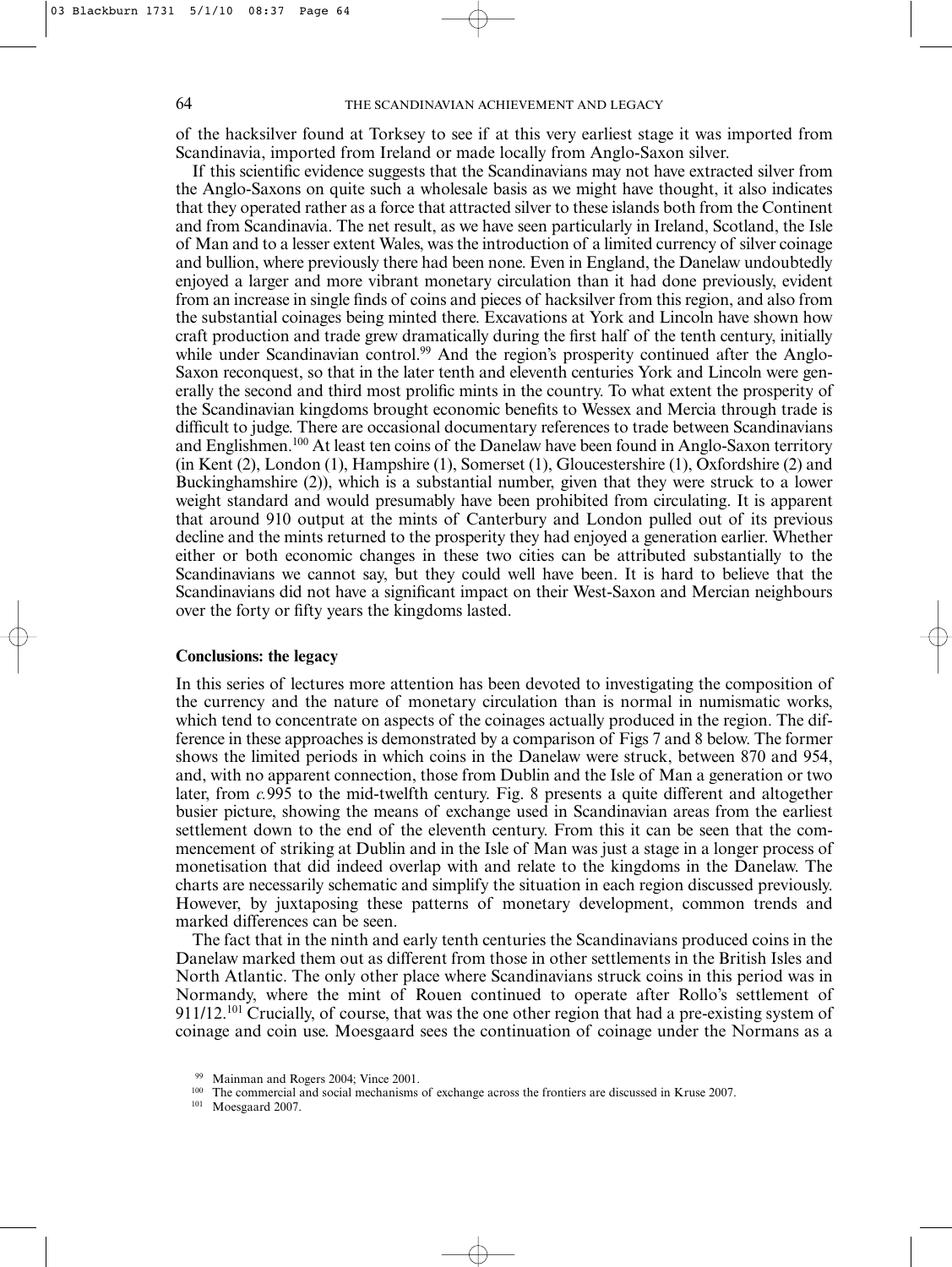deliberate policy by Rollo to promote state formation and the recognition of Normandy within France, a policy reinforced by his son and successor William Longsword (*c.*927–42), who put his name on the coins as a deliberate act of propaganda. The same can be argued for the Danelaw kingdoms, but with the added element of their coins carrying overt Christian iconography and inscriptions to strengthen the case for acceptance of these states by rulers such as King Alfred and Charles the Simple, who actively promoted a policy of converting and baptising Scandinavian leaders whenever the opportunity arose.

However, a notable difference between the Danelaw and Normandy lies in the parallel use of a bullion economy. In Normandy, indeed in the whole of France, the Scandinavian practice of using silver by weight seems never to have got a foothold.102 The only French hoard with Scandinavian features is that from Saint-Pierre-des-Fleurs (dép. Eure) 2006/7, composed of five pieces of hacksilver and thirteen coin fragments, mainly Two-Line pennies of the Southern Danelaw.103 This was evidently a purse taken from the Danelaw in the early or mid 890s, but whether in Normandy it fed into a low-key bullion exchange system must be doubtful. Why the great army and some subsequent settlers in the Danelaw should have engaged in bullion transactions, when many of the same men had been campaigning in France apparently without doing so, is a question to be pursued. It could be a matter of poor survival of evidence, but another possible explanation, hinted at by the choice of an Italian prototype for the East Anglian Temple type coinage of the 870s, is that an element of the great army had come directly to the Danelaw from Frisia where, as we have seen, a bullion economy was practiced in some areas.104

In other parts of the British Isles the Scandinavians encountered very different conditions from those in the Danelaw or Normandy. There were no established mints for them to take over, and little local experience of using coinage. Even silver was in very short supply. The silver they brought to these regions seems from its metallic composition to have originated mainly in Scandinavia, rather than England or France, and these adventurers, turned settlers, also brought with them knowledge of the newly developing practice in Scandinavia of exchanging silver by weight as ingots, arm-rings, hacksilver and fragmentary coins. Fig. 8 shows how in several regions the bullion economy established in the ninth century gave way in the tenth to more complex arrangements, as the use of imported coinage developed into a form of natural coin economy, not enforced by the state, but encouraged by convenience and trust in the value of familiar coins. Initially this functioned as a dual economy, with exchange transactions being made alternatively in either bullion or counted coins. In several regions the bullion economy then died out leaving coinage as the standard means of payment. The kingdom of Dublin was the classic case here, moving rapidly in the 990s from a currency based on imported Anglo-Saxon pennies, to one dominated by a new Hiberno-Scandinavian coinage.

Perhaps the most impressive achievement represented in Fig. 8 is the column 'Ireland (other)', for this reflects the influence of the Scandinavians in disseminating to the rest of Ireland both a version of their monetary practice and large quantities of silver to be used with it. Why this should have been so effective in Ireland, but not in Wales or Scotland, probably stems from the degree of social and political development already present among the Irish, providing trade and other exchange networks into which the Scandinavians could tap. This in turn stimulated the Scandinavian towns of Dublin, Wexford, Waterford, Cork and Limerick to develop and thrive. The absence of Scandinavian towns in Wales and Scotland, and the failure of the silver economy to penetrate Welsh, Pictish and Scottish societies may in part be symptoms of a common cause.

 $104$  See pp. 51–2 above.

<sup>&</sup>lt;sup>102</sup> Moesgaard 2006 discusses a number of finds from Brittany of tenth-century Danelaw coins reflecting closer links between the regions, but without implying they were used in a bullion economy.

<sup>&</sup>lt;sup>103</sup> Cardon *et al.* 2007; Cardon *et al.* 2008. The contents are heavily pecked, but prior to this find only one pecked coin was known from the whole of France, and its provenance is somewhat uncertain; Moesgaard 2007, 117.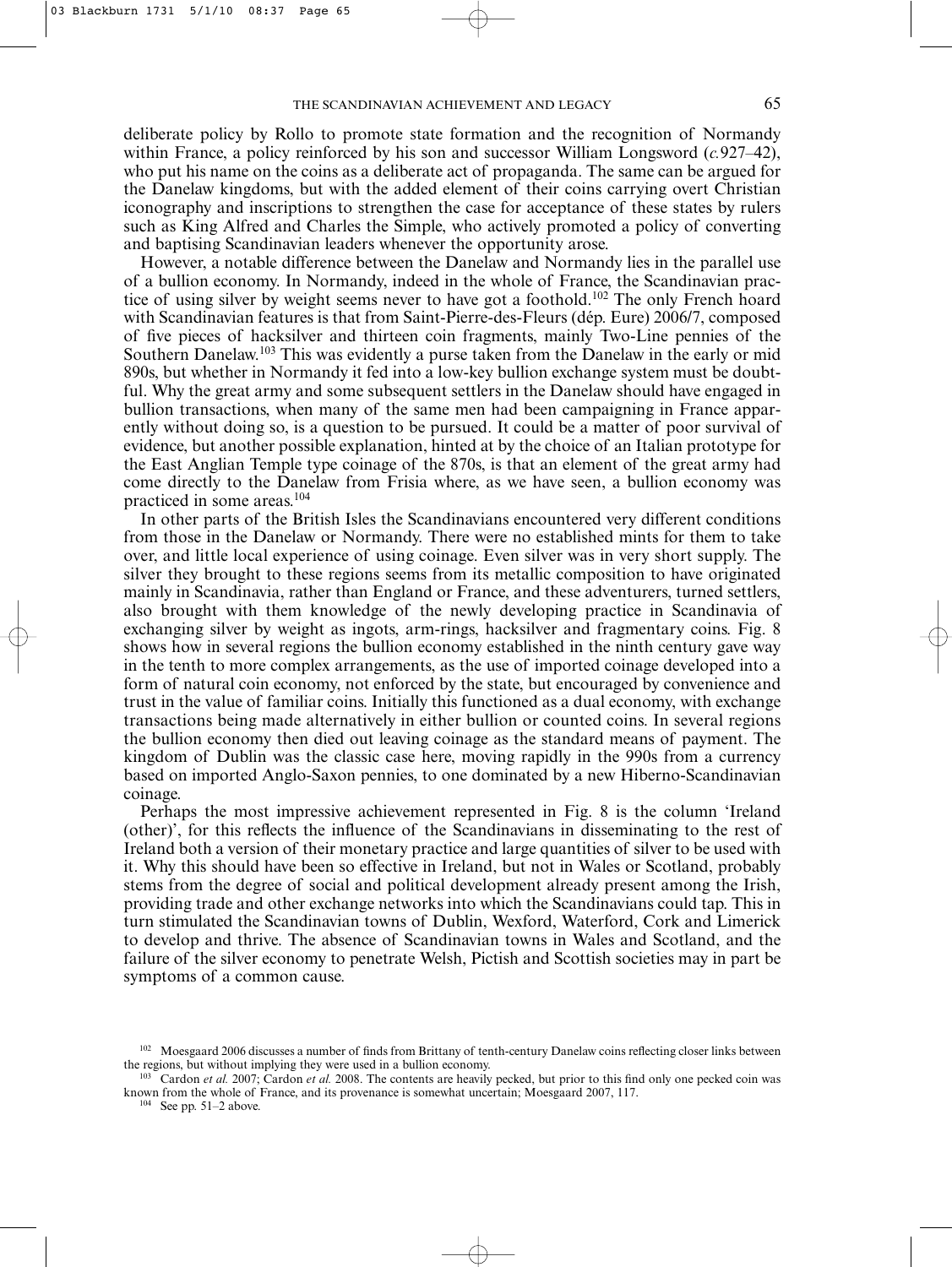



Fig. 7. Minting in the Scandinavian areas of the British Isles.

We have seen that within England the Scandinavians did not merely adopt and continue coin production in East Anglia, but they opened several new mints, most notably one at Lincoln which would become the second or third most productive mint in England. In doing this they may have been influenced by Alfred and Edward the Elder's policy of granting minting rights to a network of newly defended burhs. They also reopened the mint of York after some thirty years' closure, apparently providing it with some distinctive practices perhaps taken from Frankish mints, namely the use of dies with circular caps producing coins with irregular die-axes and an organisation headed by one principal moneyer, which persisted beyond the end of Scandinavian rule at York. In general, although the Anglo-Scandinavian coins are weak in the literacy of their inscriptions, technically they are well produced and economically they are pretty sound. The scale of minting at York and in the Southern Danelaw is also something by which we should be impressed, dramatically increasing over the thirty or forty years following the Scandinavian settlement in the Danelaw.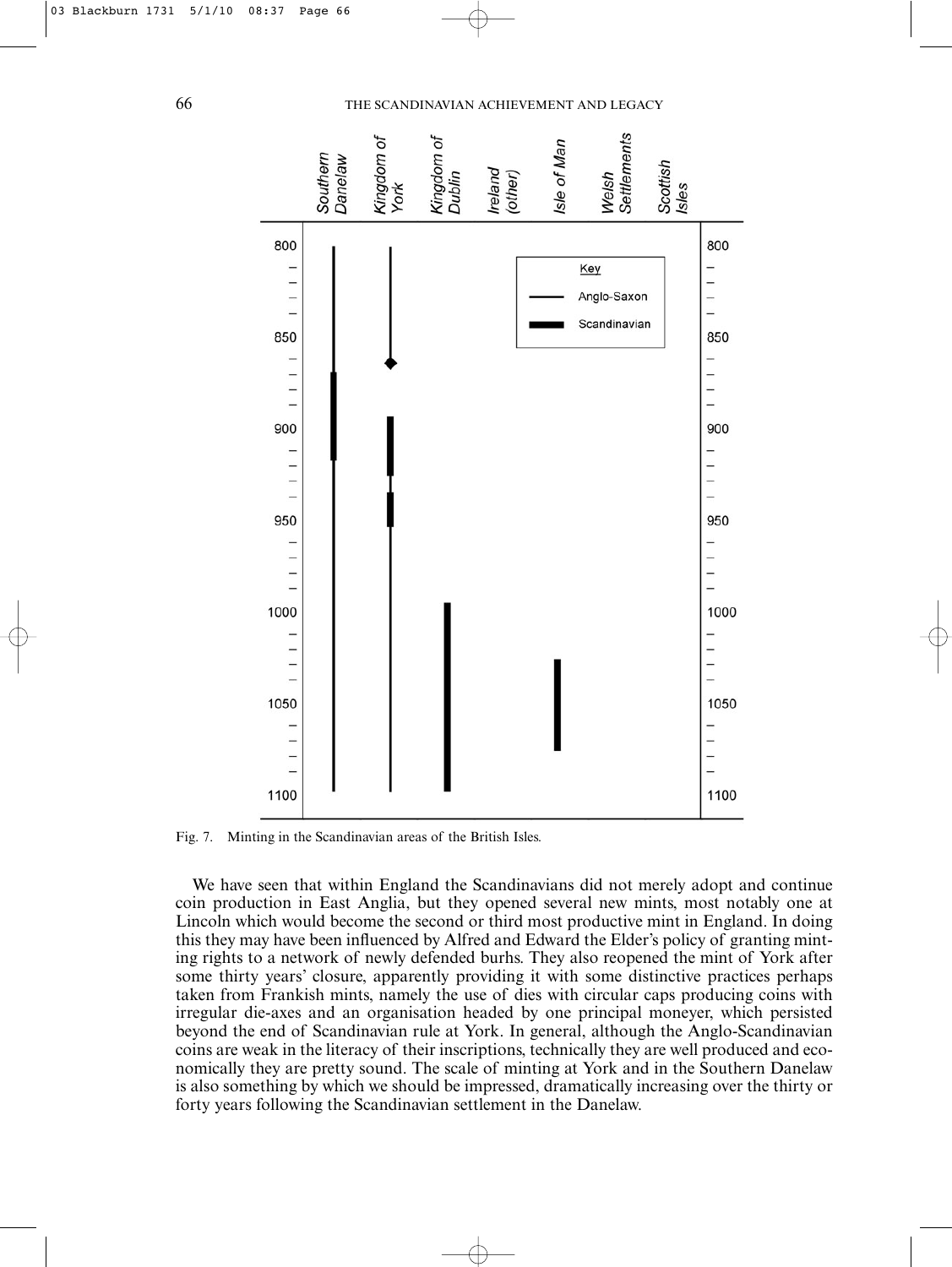

Fig. 8. Monetary Use in the Scandinavian areas of the British Isles.

So can we discern notable achievements and influences of the Scandinavians in the British Isles? Yes indeed, but was there a lasting legacy? The Anglo-Saxons were already proficient at producing coins to a high standard and managing a closed coin economy, and as the Brantham hoard (dep. *c.*925) shows, after retaking East Anglia in 917, Edward the Elder moved quickly to withdraw the old currency, based the St Edmund coinage, and replace it with his own heavier Horizontal type.<sup>105</sup> By analogy, a similar process probably occurred at York after it was seized in 927, for Athelstan's new coinage there appears large enough to replace and remint the currency circulating in the city, and beyond. In the design and outward appearance of the coinage, the Scandinavian issues left no discernable legacy, but certain

105 Blackburn 2006, 205–8. The process appears to have been effective in Suffolk, but Norfolk finds shown that for almost a decade distinct Scandinavian influence can be seen in the coinage produced in Edward's name probably at Norwich.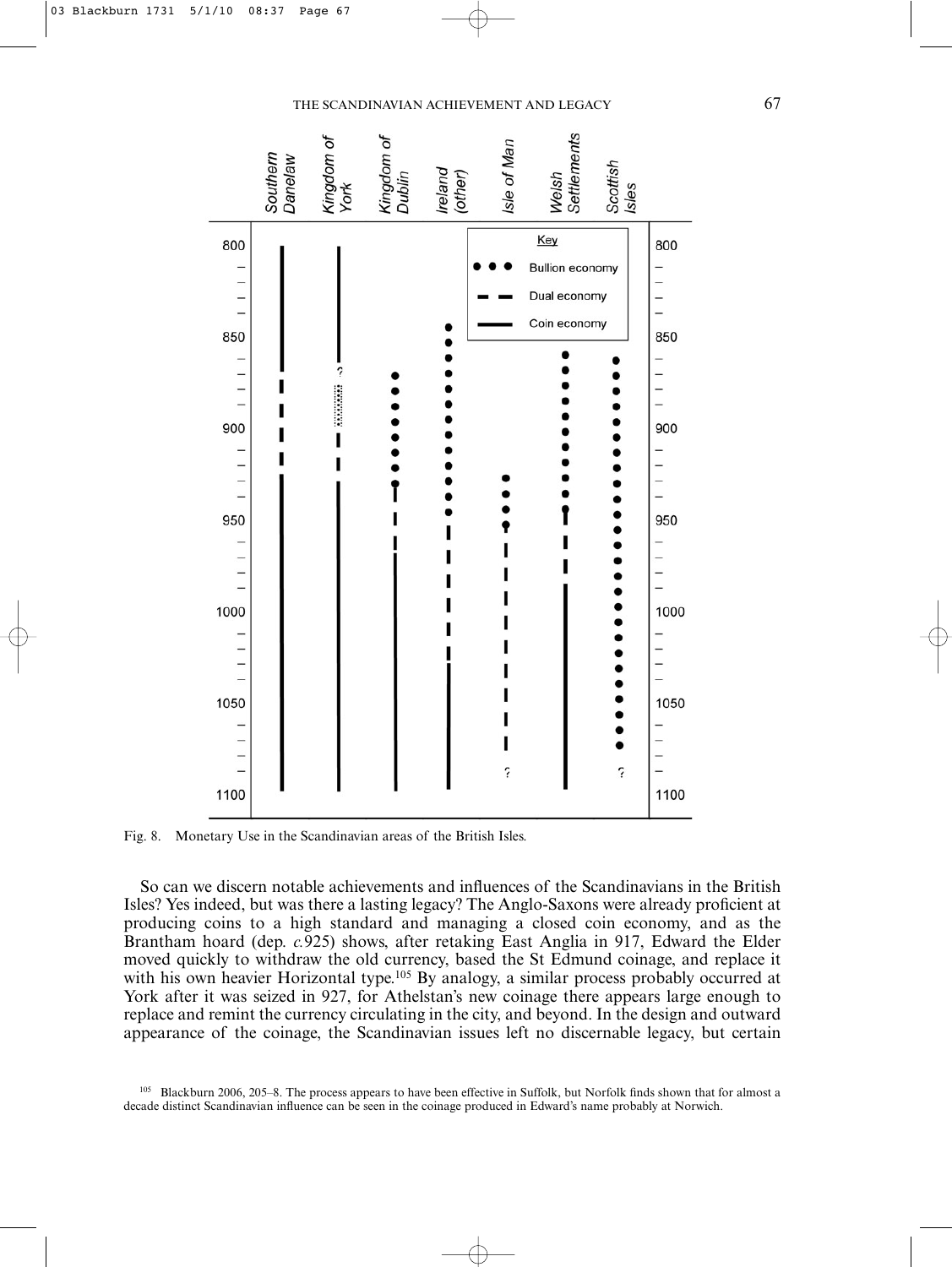organisational and technical matters, such as the minting personnel, including a number from the Continent, and some coining techniques, did survive into the later tenth century. The development of fortified burhs and a concomitant network of regional mints prompted in Wessex and Mercia by the threat of the Vikings, and in the Danelaw by the Scandinavians' own initiative, did have an enduring influence on the pattern of minting down to the thirteenth century. However, perhaps the Scandinavians' most significant contribution within England lay in the general economy which they stimulated in the early tenth century through urban development, expanded craft production and trade. For the towns in the East Midlands, especially Lincoln, their prosperity continued well beyond the reconquest.

Elsewhere in the British Isles, we have seen that the Scandinavian monetary economy in the Isles of Man and Scotland had collapsed by the end of the eleventh century, incidentally coinciding with the European-wide shortage of silver that lasted until the third quarter of the twelfth century. In Wales, the minimal monetary circulation that had been achieved was rapidly subsumed by the progressive Norman invasion from the late 1060s and 1070s, as they opened mints and sought to establish an English currency system. In these regions the Scandinavian economies had run their course. Ireland was a different case, however, and the Scandinavians should be given credit for having introduced and developed an effective monetary system and currency that extended to much of the country through progressive stages over some three hundred years. This endured through the twelfth century, to be taken up and built upon by the Normans and their successors down to the present day. Indeed, this is the most tangible monetary legacy left by the Scandinavians in these islands.

### **REFERENCES**

- Archibald, M.M., 2007. 'The evidence of pecking on coins from the Cuerdale hoard: summary version', in Graham-Campbell and Williams 2007, 49–53.
- Besterman, J., Rispling, G., and Coupland, S., 2006–7. 'A second Viking silver hoard from Wieringen: Westerklief II', *Jaarboek voor Munt- en Penningkunde* 93–94, 5–80.
- Biddle, M., and Kjølbye-Biddle, B., 2001. 'Repton and the 'great heathen army', 973–4', in Graham-Campbell *et al.* 2001, 45–96.
- Blackburn, M. (ed.), 1986. *Anglo-Saxon Monetary History. Essays in Memory of Michael Dolley* (Leicester).
- Blackburn, M., 1989. 'The Ashdon (Essex) hoard and the currency of the Southern Danelaw in the late ninth century', *BNJ* 59, 13–38.
- Blackburn, M., 1990. 'The earliest Anglo-Viking coinage of the Southern Danelaw (late 9th century)', in I.A. Carradice (ed.), *Proceedings of the 10th International Congress of Numismatics* (London), 341–8.
- Blackburn, M., 1996a. 'Hiberno-Norse and Irish Sea imitations of Cnut's *Quatrefoil* issue', *BNJ* 66, 1–20.
- Blackburn, M., 1996b. 'Mints, *burhs*, and the Grately Code cap.14.2', in D. Hill and A. Rumble (eds), *The Defence of Wessex: The Burghal Hidage and Anglo-Saxon Fortifications* (Manchester), 160–75.
- Blackburn, M., 1998. 'The London mint in the reign of Alfred', in Blackburn and Dumville 1998, 105–23.
- Blackburn, M., 2001. 'Expansion and control: aspects of Anglo-Scandinavian minting south of the Humber', in Graham-Campbell *et al.* 2001, 125–42.
- Blackburn, M., 2002. 'Finds from the Anglo-Scandinavian site of Torksey, Lincolnshire', in B. Paszkiewicz (ed.), *Moneta Mediævalis. Studia numizmatyczne i historyczne ofiarowane Profesorowi Stanisławowi Suchodolskiemu w 65. rocznicę urodzin* (Warsaw), 89–101
- Blackburn, M., 2003. 'Productive sites and the pattern of coin loss in England, 600–1180', in T. Pestell and K. Ulmschneider (eds), *Markets in Early Medieval Europe. Trading and 'Productive' Sites, 650–850* (London), 20–36.
- Blackburn, M., 2004. 'The coinage of Scandinavian York', in R. Hall *et al., Aspects of Anglo-Scandinavian York*, Archaeology of York 8/4 (York), 325–49.
- Blackburn, M., 2005. 'Currency under the Vikings. Part 1: Guthrum and the earliest Danelaw coinages', *BNJ* 75, 18–43.
- Blackburn, M., 2006. 'Currency under the Vikings. Part 2: The two Scandinavian kingdoms of the Danelaw, *c.*895–954', *BNJ* 76, 204–26.
- Blackburn, M., 2007a. 'Currency under the Vikings. Part 3. Ireland, Wales, Isle of Man and Scotland in the ninth and tenth centuries', *BNJ* 77, 119–49.
- Blackburn, M., 2007b. 'Crosses and conversion: the iconography of the coinage of Viking York *ca*. 900', in K.L. Jolly, C.E. Karkov and S.L. Keefer (eds), *Cross and Culture in Anglo-Saxon England: Studies in Honor of George Hardin Brown*, Medieval European Studies IX (Morgantown, WV), 172–200.
- Blackburn, M., 2007c. 'Gold in England during the age of silver (eighth-eleventh centuries)', in Graham-Campbell and Williams 2007, 55–98.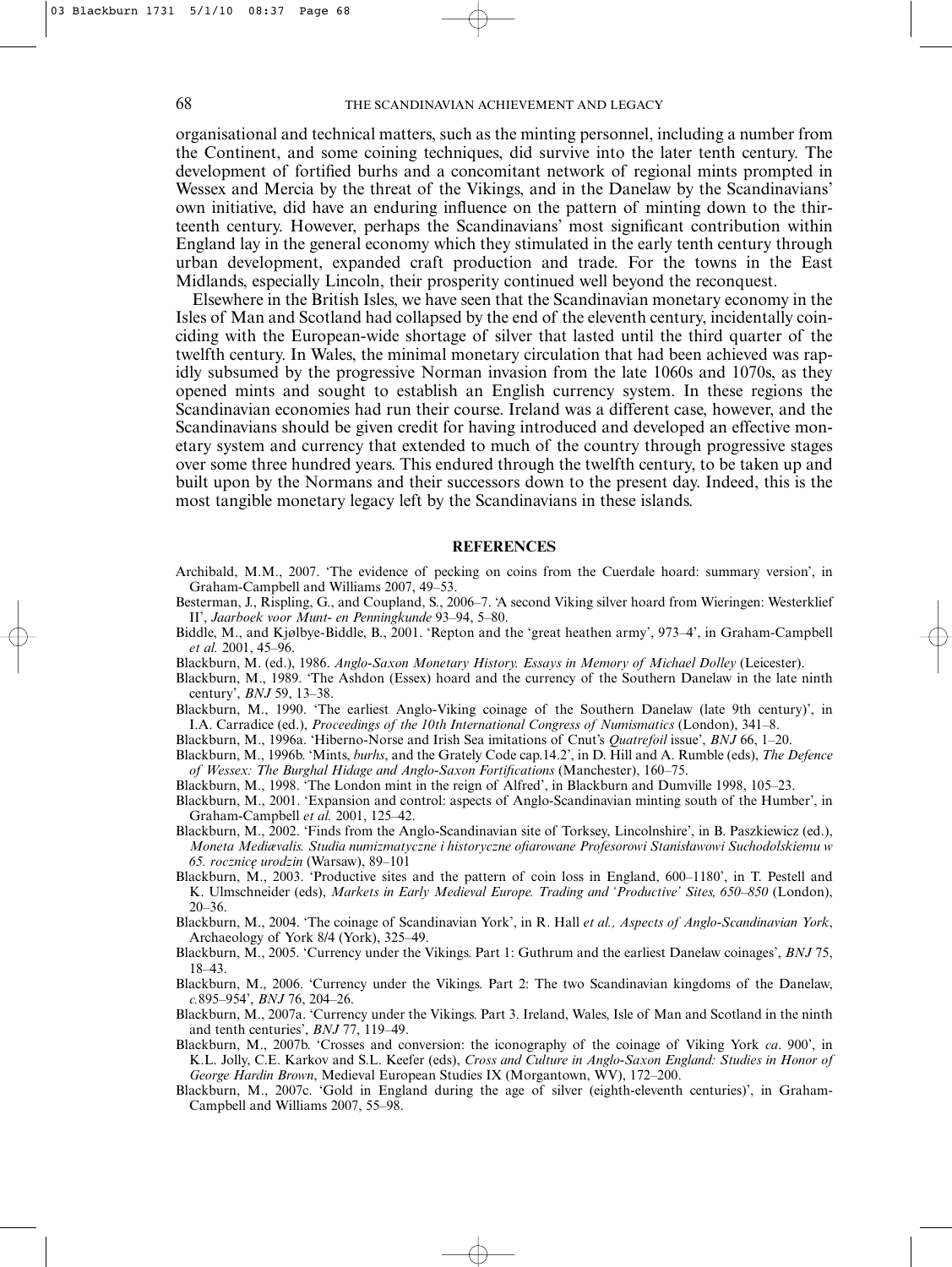Blackburn, M., 2008a. 'Currency under the Vikings. Part 4: The Dublin coinage *c.*995–1050', *BNJ* 78, 111–37.

Blackburn, M., 2008b. 'The coin finds from Kaupang', in Skre 2008a, 29–74.

- Blackburn, M.A.S., and Dumville, D.N., (eds), 1998. *Kings, Currency and Alliances. History and Coinage of Southern England in the Ninth Century* (Woodbridge).
- Blackburn, M. and Pagan, H., 1986. 'A revised check-list of coin hoards from the British Isles, *c.*500–1100', in Blackburn 1986, 291–313. [An up-dated on-line version of this is available via *www.medievalcoins.org*.]
- Blackburn, M., and Pagan, H., 2002. 'The St Edmund coinage in the light of a parcel from a hoard of St Edmund pennies', *BNJ* 72, 1–14.

Blunt, C.E., Stewart, B.H.I.H., and Lyon, C.S.S., 1989. *Coinage in Tenth-Century England* (Oxford).

- Bornholdt, K., 1999. 'Myth or mint? The evidence for a Viking-Age coinage from the Isle of Man', in P.J. Davey (ed.), *Recent Archaeological Research on the Isle of Man*, BAR British Series 278 (Oxford), 199–220.
- Bornholdt Collins, K., 2003. 'Viking-Age coin finds from the Isle of Man: a study of coin circulation, production and concepts of wealth' (unpublished PhD thesis, University of Cambridge).
- Bornholdt Collins, K., forthcoming a. 'The 1999 Dunmore Cave (No.2) hoard (*c*.965) and the role of coins in the tenth-century Hiberno-Scandinavian economy', in J. Sheehan (ed.), *Proceedings of the 15th Viking Congress, Cork 2005*.
- Bornholdt Collins, K., forthcoming b. 'Coinage', in Duffy (ed.), *A New History of the Isle of Man: Vol. 3: The Medieval Period, 1000–1405* (Liverpool).
- Brooks, N., and Graham-Campbell, J., 2000. 'Reflections on the Viking-age silver hoard from Croydon, Surrey', in N. Brooks, *Communities and Warfare, 700–1400* (London), 69–92 [revised version of paper in Blackburn 1986, 91–110]
- Cardon, T., Moesgaard, J. C., Prot, R., and Schiesser, P., 2007. 'The first Recorded Viking hoard in Normandy', *NCirc* 115, 308–9.
- Cardon, T., Moesgaard, J. C., Prot, R., and Schiesser, P., 2008. 'Le premier trésor monétaire de type viking en France', *RN* 164, 21–40.

Coupland, S., forthcoming. 'Carolingian single finds and the economy of the early ninth century', *NC* 170.

Dobat, A.S., 2005. 'Tidlig tegn', *Skalk* 2005. 5, 15–17.

Dolley, R.H.M. (ed.), 1961. *Anglo-Saxon Coins. Studies Presented to F.M. Stenton on the Occasion of his 80th Birthday 17 May 1960* (London).

- Dolley, M., and Blunt, C. E., 1961. 'The chronology of the coins of Ælfred the Great', in Dolley 1961, 77–95.
- Feveile, C., 2006a. 'The coins from 8th-9th centuries at Ribe survey and status 2001'. *Nordisk Numismatisk Årsskrift*, 2000–02, 149–62.
- Feveile, C., 2006b. 'Monterne fra det ældeste Ribe', in C. Feveile (ed.), *Ribe Studier: det ældste Ribe. Udgravninger på nordsiden af Ribe Å 1984–2000*, vol. 1.1 (Århus), 279–312.
- Feveile, C., 2008. 'Series X and coin circulation in Ribe', in T. Abramson (ed.), *Two Decades of Discovery*, Studies in Early Medieval Coinage 1 (Woodbridge), 53–69.
- Gerriets, M., 1985. 'Money among the Irish: coin hoards in Viking Age Ireland', *Journal Royal Society of Antiquaries of Ireland* 115, 121–39.
- Graham-Campbell, J. (ed.), 1992. *Viking Treasure from the North West. The Cuerdale Hoard in its Context,* National Museums and Galleries on Merseyside Occasional Papers, Liverpool Museum 5 (Liverpool).
- Graham-Campbell, J., 1995. *The Viking-Age Gold and Silver of Scotland (AD 850–1100)* (Edinburgh).

Graham-Campbell, J., 2001. 'The dual economy of the Danelaw', *BNJ* 71, 49–59.

- Graham-Campbell, J., 2004. 'The archaeology of the "Great Army" (865–79)', in E. Roesdahl and J. P. Schjødt (ed.), *Beretning fra treogtyvende tværfaglige vikingesymposium* (Højbjerg), 30–46.
- Graham-Campbell, J., 2007. 'Comparative economics: silver in Viking-age Britain and Ireland', in H. Vandkilde (ed.), *Globalisation, Battlefields, and Economics. Three Inaugural Lectures in Archaeology* (Aarhus), 41–54.
- Graham-Campbell, J., and Batey, C.E., 1998. *Vikings in Scotland. An Archaeological Survey* (Edinburgh).

Graham-Campbell, J., *et al.* (eds), 2001. *Vikings and the Danelaw. Select Papers from the Proceedings of the Thirteenth Viking Congress, Nottingham and York, 21–30 August 1997* (Oxford).

Graham-Campbell, J., and Williams, G. (eds), 2007. *Silver Economy in the Viking Age* (Walnut Creek, CA).

Grierson, P., 1957. 'Halfpennies and third pennies of King Alfred', *BNJ* 28, 477–93.

- Grierson, P., and Blackburn, M., 1986. *Medieval European Coinage l. The Early Middle Ages (5th–10th centuries)* (Cambridge).
- Gullbekk, S. H., 2008. 'Coinage and monetary economies', in S. Brink and N. Price (eds), *The Viking World* (London and New York), 159–69.
- Hårdh, B., 1996. *Silver in the Viking Age. A Regional-Economic Study.* Acta Archaeologica Lundensia, ser. in 8°, no. 25 (Lund).
- Hårdh, B., 2007. 'Oriental-Scandinavian contacts on the Volga, as manifested by silver rings and weight systems', in Graham-Campbell and Williams 2007, 135–47.
- Hårdh, B., 2008. 'Hacksilver and ingots', in Skre 2008a, 95–118.
- Hart, C., 1995. 'The *Aldewerke* and Minster at Shelford, Cambridgeshire', *Anglo-Saxon Studies in Archaeology and History* 8, 43–68.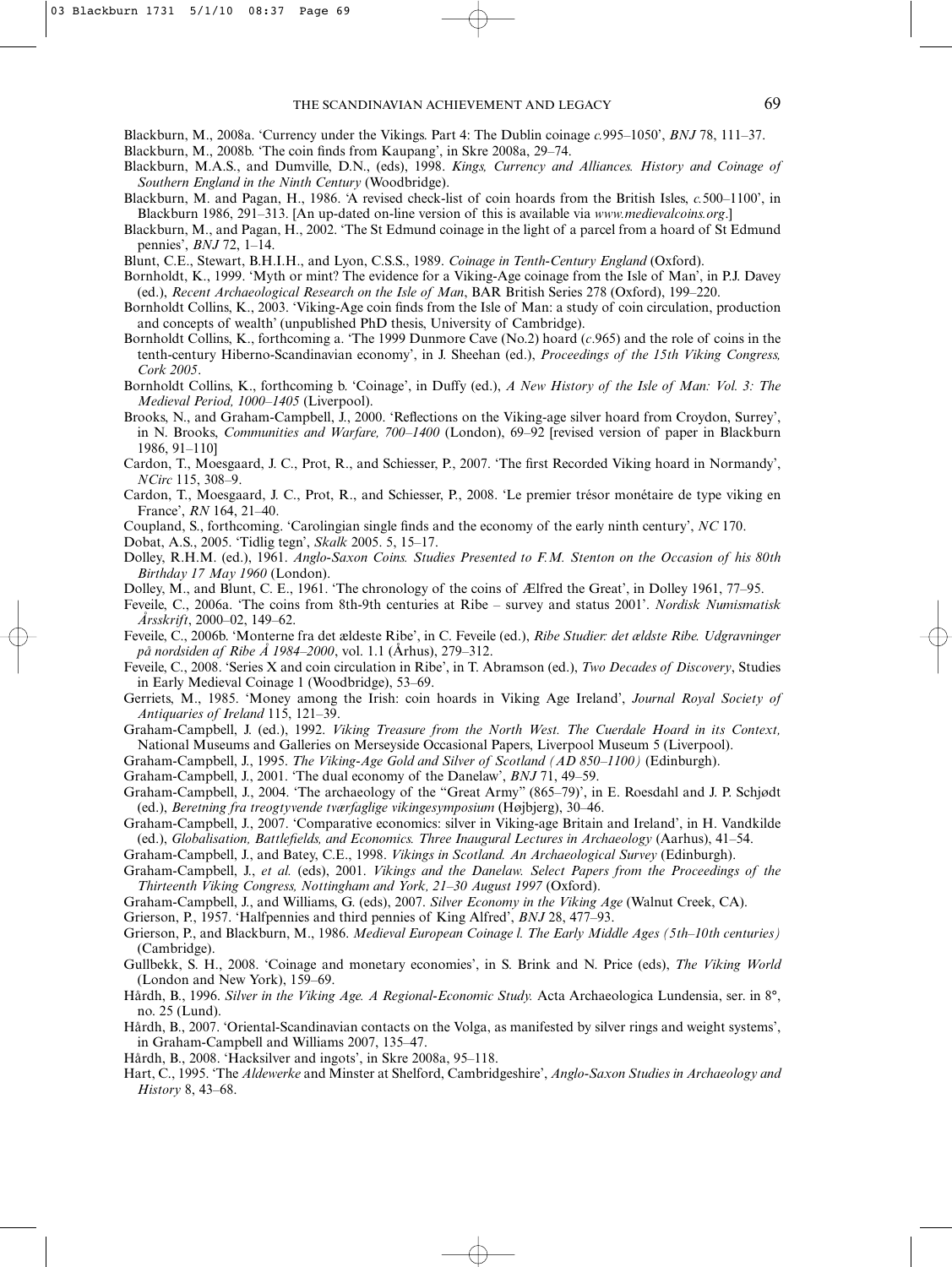Heslip, R., and Northover, P., 1990. 'The alloy of the Hiberno-Norse coinage', in K. Jonsson and B. Malmer (eds), *Sigtuna Papers. Proceedings of the Sigtuna Symposium on Viking-Age Coinage 1–4 June 1989*, Commentationes de Nummis Saeculorum IX–XI in Suecia Repertis. Nova Series 6 (Stockholm), 103–11.

Kenny, M., 1987. 'The geographical distribution of Irish Viking-Age coin hoards', *Proceedings of the Royal Irish Academy* 87c, 507–25.

Kilger, C., 2008a. 'Kaupang from afar: aspects of the interpretation of dirham finds in northern and eastern Europe between the late 8th and early 10th centuries', in Skre 2008a, 199–252.

Kilger, C., 2008b. 'Wholeness and holiness: counting, weighing and valuing silver in the early Viking period', in Skre 2008a, 253–325.

Kruse, S.E., 1992. 'Metallurgical evidence of silver sources in the Irish Sea province', in Graham-Campbell 1992, 73–88.

Kruse, S.E., 2007. 'Trade and exchange across frontiers', in Graham-Campbell and Williams 2007, 163–76.

Kruse, S.E., and Taite, J., 1992. 'XRF analysis of Viking Age silver ingots', *PSAS,* 122, 295–328.

Lyon, C.S.S., and Stewart, B.H.I.H., 1961. 'The Northumbrian Viking coinage in the Cuerdale hoard', in Dolley 1961, 96–121.

McNamara, S., 2005. 'Woodstown 6: the finds', in O'Sullivan and Stanley 2005, 125–30.

Mainman, A., and Rogers, N., 2004. 'Craft and economy in Anglo-Scandinavian York', in in R. Hall *et al., Aspects of Anglo-Scandinavian York*, Archaeology of York 8/4 (York), 459–87.

Malmer, B., 1997. *The Anglo-Scandinavian Coinage c.995–1020*, Commentationes de nummis saeculorum IX–XI in Suecia repertis, nova series 9 (Stockholm).

Metcalf, D.M., 1981. 'Continuity and change in English monetary history *c*.973–1086. Part 2', *BNJ* 51, 52–90.

Metcalf, D.M., 1996. 'Viking-age numismatics 2. Coinage in the Northern Lands in Merovingian and Carolingian times', *NC* 156, 399–428.

Metcalf, D.M., 1998. 'The monetary economy of ninth-century England south of the Humber: a topographical analysis', in Blackburn and Dumville 1998, 167–97.

Metcalf, D.M., 2009. 'Betwixt sceattas and Offa's pence: mint-attributions, and the chronology of a recession', *BNJ* 79, 1–33.

Metcalf, D.M., and Northover, P., 1985. 'Debasement of the coinage in southern England in the age of Alfred', *NC* 145, 150–76.

Metcalf, D.M., and Northover, P., 1986. 'Interpreting the alloy of the later Anglo-Saxon coinage', *BNJ* 56, 35–63. Metcalf, D.M., and Northover, P., 1988. 'Carolingian and Viking coins from the Cuerdale hoard: an interpreta-

tion and comparison of their metal contents', *NC* 148, 97–136. Metcalf, D.M., and Northover, P., 1989. 'Coinage alloys from the time of Offa and Charlemagne to *c.*864', *NC* 149, 101–120.

Moesgaard, J.C., 2006. 'Les Vikings en Bretagne d'après les monnaies', *BSFN* 61, 131–9.

Moesgaard, J.C., 2007. 'A survey of coin production and currency in Normandy, 864–945', in Graham-Campbell and Williams 2007, 99–121.

Moesgaard, J.C., and Pol, A., 2003. 'Nouvelle trouvaille de tremissis de Madelinus au Danemark', *BSFN* 58, 186–9, 221.

Mossop, H.R., 1970. *The Lincoln Mint c.890–1279* (Newcastle upon Tyne).

Naismith, R.G.N., 2009. 'Coinage and history in Southumbrian England *c.*750–865', two vols. (unpublished PhD thesis, University of Cambridge).

O'Brian, R., and Russell, I., 2005. 'The Hiberno-Scandinavian site of Woodstown 6, County Waterford', in O'Sullivan and Stanley 2005, 111–24.

Ó Floinn, R., 1989. 'Secular metalwork in the eighth and ninth centuries', in S. Young (ed.), *'The Work of Angels': Masterpieces of Celtic Metalwork, 6th-9th Centuries AD* (London), 72–91.

O'Sullivan, J., and Stanley, M., (eds), 2005. *Recent Archaeological Discoveries on National Road Schemes 2004* (Dublin).

Pedersen, U., 2008. 'Weights and balances', in Skre 2008a, 119–95.

Pettersson, A.-M. (ed.), 2009. *The Spillings Hoard – Gotland's Role in Viking Age World Trade* (Visby).

Rispling, G., 2004. 'Cirkulationsspår på mynt från vikingatiden', *Myntstudier. Mynttidsskriften på Internet* 4, 1–9.

Rispling, G., Blackburn, M. and Jonsson, K., 2008. 'Catalogue of the coins found at Kaupang', in Skre 2008a, 75–93.

Rollason, D., 2004. 'Anglo-Scandinavian York: the evidence of historical sources', in R. Hall *et al., Aspects of Anglo-Scandinavian York*, Archaeology of York 8/4 (York), 305–24.

Ryan, M., 1989. 'Church metalwork in the eighth and ninth centuries', in S. Young (ed.), *'The Work of Angels': Masterpieces of Celtic Metalwork, 6th-9th Centuries AD* (London), 125–30.

Sawyer, P., 1998. *Anglo-Saxon Lincolnshire*, History of Lincolnshire III (Lincoln).

Sheehan, J., 1998. 'Early Viking Age silver hoards from Ireland and their Scandinavian elements', in H. B. Clarke *et al.* (eds), *Ireland and Scandinavia in the Early Viking Age* (Dublin), 166–202.

Skre, D. (ed.), 2008a. *Kaupang – The Means of Exchange*, Kaupang Excavation Project Publication Series 2 (Aarhus and Oslo).

Skre, D., 2008b. 'Dealing with silver: economic agency in south-western Scandinavia AD 600–1000', in Skre 2008a, 343–55.